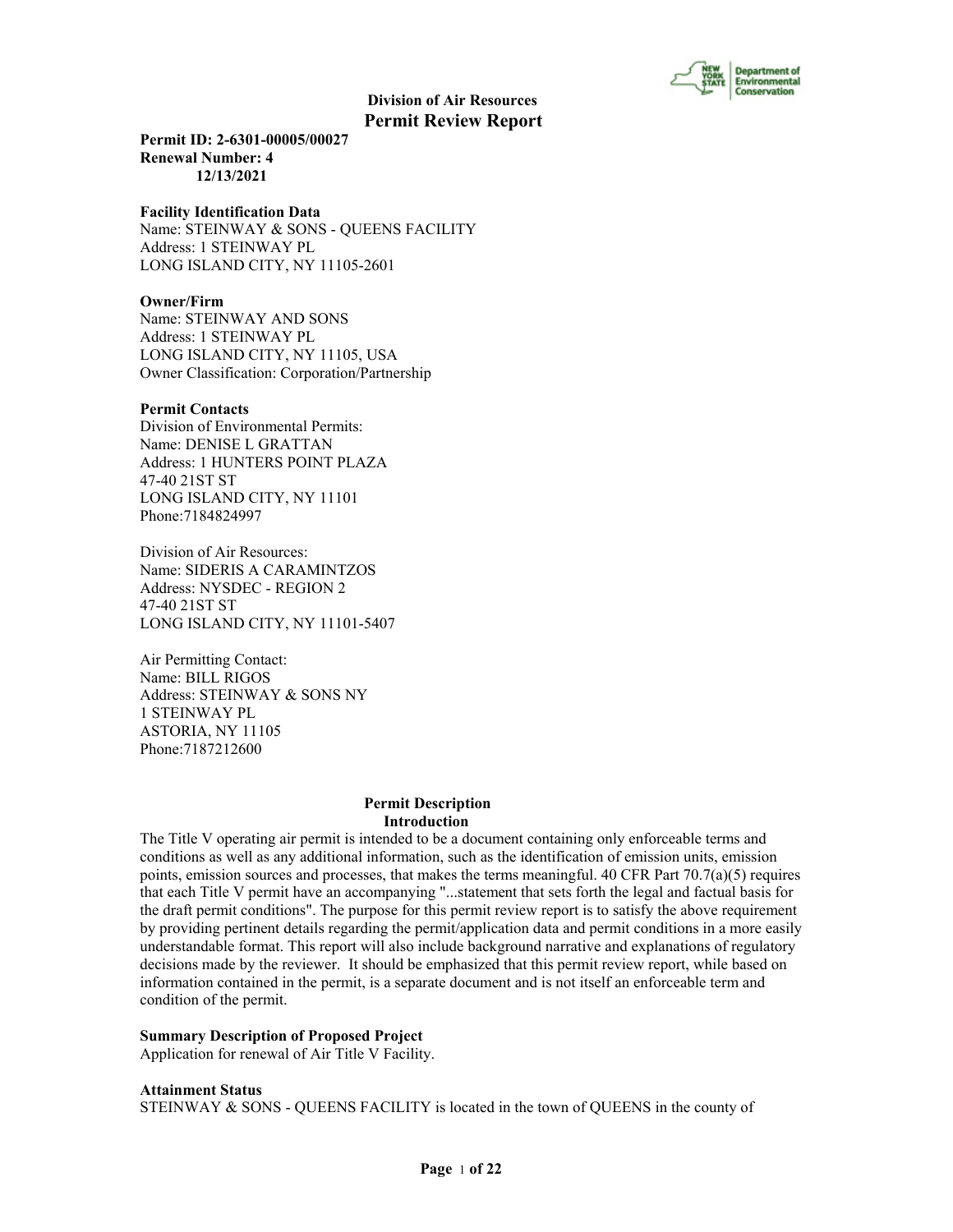

## **Permit ID: 2-6301-00005/00027 Renewal Number: 4 12/13/2021**

QUEENS.

The attainment status for this location is provided below. (Areas classified as attainment are those that meet all ambient air quality standards for a designated criteria air pollutant.)

| <b>ATTAINMENT</b><br><b>ATTAINMENT</b> |
|----------------------------------------|
|                                        |
|                                        |
|                                        |
| <b>ATTAINMENT</b>                      |
| <b>SEVERE NON-ATTAINMENT</b>           |
| <b>ATTAINMENT</b>                      |
| <b>ATTAINMENT</b>                      |
|                                        |

----

\* Ozone is regulated in terms of the emissions of volatile organic compounds (VOC) and/or oxides of nitrogen (NOx) which are ozone precursors.

\*\* NOx has a separate ambient air quality standard in addition to being an ozone precursor.

## **Facility Description:**

This facility manufactures and restores old pianos to original condition. The processes include Musical Instrument Manufacturing and surface coating. Facility also operates a boiler subject to NSPS Subpart Dc.

## **Permit Structure and Description of Operations**

The Title V permit for STEINWAY & SONS - QUEENS FACILITY

 is structured in terms of the following hierarchy: facility, emission unit, emission point, emission source and process. A facility is defined as all emission sources located at one or more adjacent or contiguous properties owned or operated by the same person or persons under common control. The facility is subdivided into one or more emission units (EU). Emission units are defined as any part or activity of a stationary facility that emits or has the potential to emit any federal or state regulated air pollutant. An emission unit is represented as a grouping of processes (defined as any activity involving one or more emission sources (ES) that emits or has the potential to emit any federal or state regulated air pollutant). An emission source is defined as any apparatus, contrivance or machine capable of causing emissions of any air contaminant to the outdoor atmosphere, including any appurtenant exhaust system or air cleaning device. [NOTE: Indirect sources of air contamination as defined in 6 NYCRR Part 203 (i.e. parking lots) are excluded from this definition]. The applicant is required to identify the principal piece of equipment (i.e., emission source) that directly results in or controls the emission of federal or state regulated air pollutants from an activity (i.e., process). Emission sources are categorized by the following types: combustion - devices which burn fuel to generate heat, steam or power

incinerator - devices which burn waste material for disposal

control - emission control devices

process - any device or contrivance which may emit air contaminants that is not included in the above categories.

STEINWAY & SONS - QUEENS FACILITY is defined by the following emission unit(s):

Emission unit 0EMGEN - Diesel Fuel Emergency Generators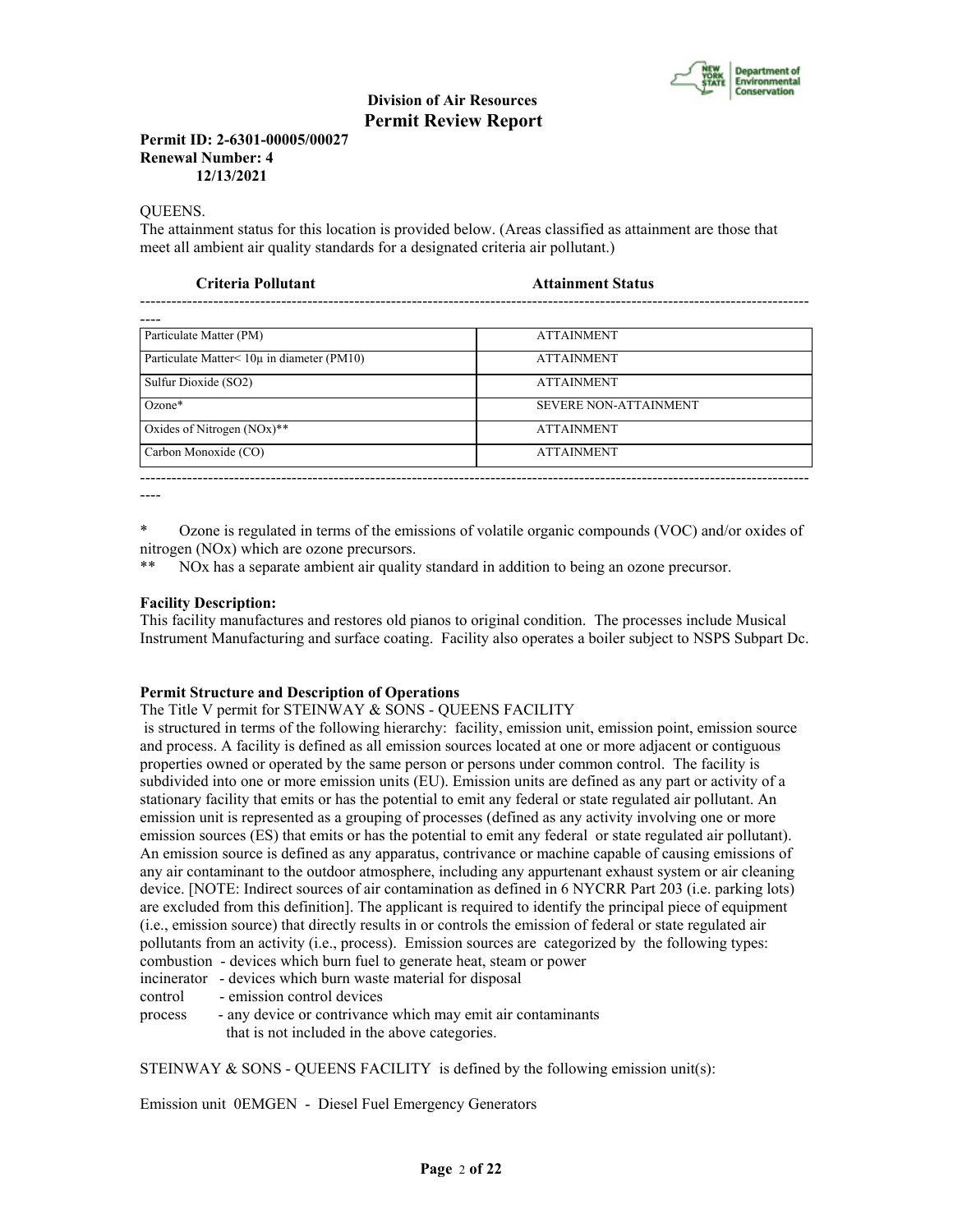

**Permit ID: 2-6301-00005/00027 Renewal Number: 4 12/13/2021**

Emission unit 0EMGEN is associated with the following emission points (EP): EMG01, EMG02, EMG03 Process: EMG is located at Ground Floor - Burning Diesel / number 2 fuel oil.

Emission unit 0ADMIX - Fugitive Emissions from mixing of wood adhesives.

Process: AMR is located at Cellar, Building 86 - Mixing of adhesives in RIM Department

Emission unit 00BOIL - Stationary combustion installation consists of two boilers ducted to a common stack: A. Federal FST-600 natural gas or #2 oil, with design heat input capacity of 24.2mmbtu/hr. and C. Cleaver Brooks, SB600-600 natural gas or #2 oil, with design heat input capacity of 25.2 mmbtu/hr.

Emission unit 00BOIL is associated with the following emission points (EP): 0100C

Process: BAF is located at first floor, Building 29 - 24.2 mmbtu/hr Federal FST 600 boiler. Burns #2 fuel oil for standby only, subject to NSPS Subpart Dc.

Process: BAG is located at FIRST FLOOR, Building 29 - 24.2 mmbtu/hr Federal FST Boiler. Burns Natural Gas.

Process: BCF is located at FIRST FLOOR, Building 29 - 25.2 mmbtu/hr Cleaver Brooks 600 boiler. Burns #2 fuel oil for standby only, subject to NSPS Subpart Dc.

Process: BCG is located at FIRST FLOOR, Building 29 - 25.2 mmbtu/hr Cleaver Brooks CB600-600 Boiler. Burns Natural Gas.

Emission unit 000MAP - Two rubbing and polishing machines used to impart smoothness or desired finish on flat wood surfaces. Fugitive emissions occur from the evaporation of rubbing agents.

Process: M87 is located at 2nd Floor, Building 87 - Rubbing and polishing machine, located in the coating dept., used to impart smoothness or desired finish on flat wood surfaces. Fugitive emissions occur from the evaporation of rubbing agents.

Emission unit 0PSTRP - Insignificant Fugitive Emissions from use of Paint Stripper on Wood Surfaces applied by hand in the Stripping department.

Process: PST is located at Second Floor, Building 39 - Manual paint stripping of wood surfaces.

Emission unit 000INS - Insignificant fugitive emissions from the application of adhesives to wood surfaces by mechanical and hhand applied means throughout the facility.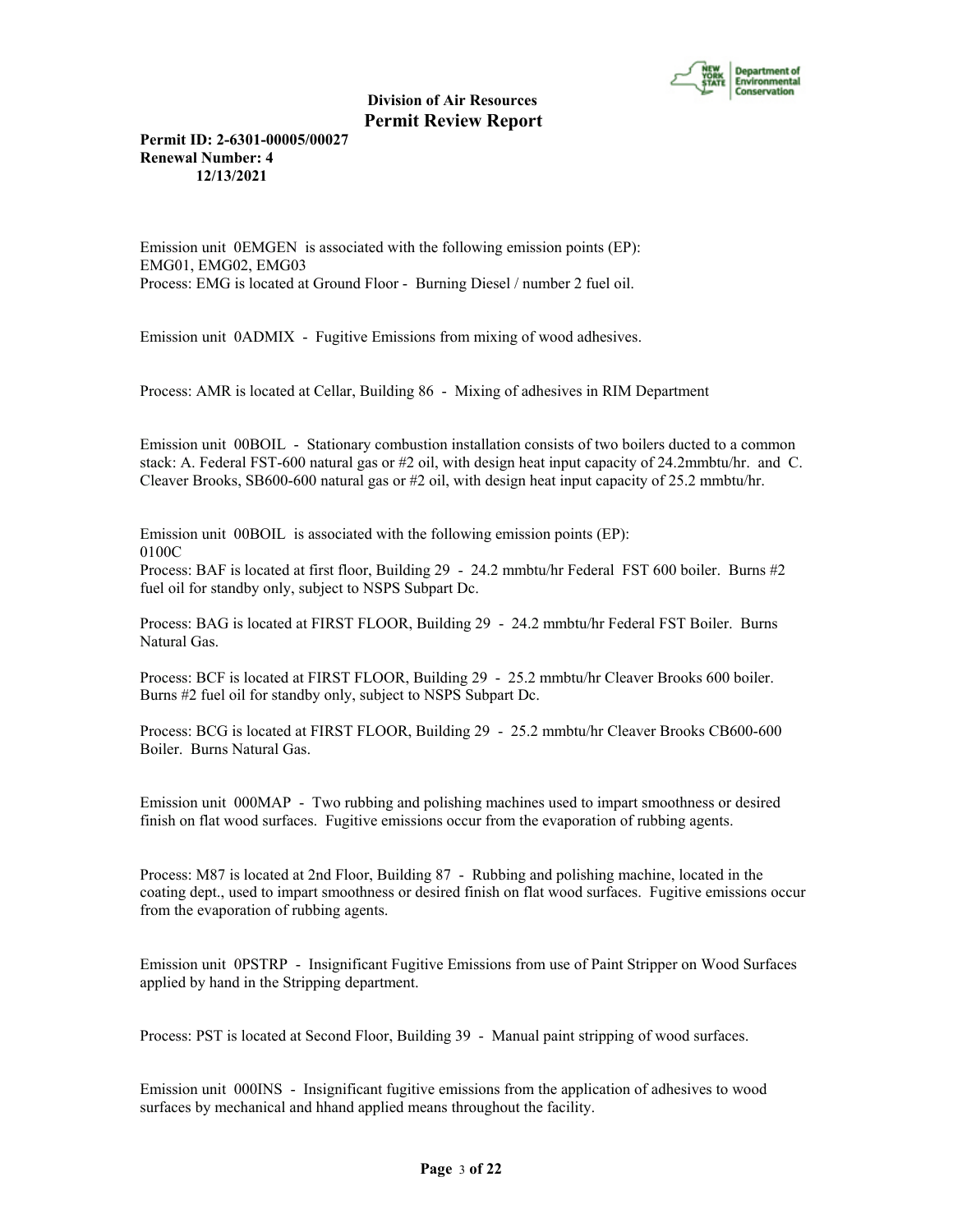

**Permit ID: 2-6301-00005/00027 Renewal Number: 4 12/13/2021**

Process: IAM is located at CELLAR & 1ST FLOOR, Building 39 - Machine applied adhesives to wood components in the construction of pianos. Insignificant fugitive emissions are generated in the process. Additional buildings for this process are: Building 27, first floor; Building 85, first floor; Building 86, cellar; Building 94, first floor; building 39, cellar and first floor.

Emission unit 0000SB - Surface Coating:

SB5 - Five Spray Booth EP B1, C1, D1, E1, F1.

SB3: One Spray Booth (EP-1).

SB1: One Spray Booth (EP-104).

SB 4: One Spray Booth (EP-8).

Emission unit 0000SB is associated with the following emission points (EP): 00001, 00008, 000B1, 000C1, 000D1, 000E1, 000F1, 00104 Process: SB1 is located at FOURTH FLOOR, Building 85 - Touch up work to appply compliant coatings on partially completed and completed wood pianos.

Process: SB3 is located at Fourth Floor, Building 87 - Compliant Polyester Coatings are applied to partially completed and completed wood pianos.

Process: SB4 is located at FOURTH FLOOR, Building 39 - Touch up and air brush work to apply compliant coatings to partially completed and completed wood pianos.

Process: SB5 is located at FORTH FLOOR, Building 87 - Compliant Coatings are applied to partially completed and completed wood pianos.

#### **Title V/Major Source Status**

STEINWAY & SONS - QUEENS FACILITY is subject to Title V requirements. This determination is based on the following information:

The fality is a major facility because the facility's VOC emissions exeed the threshold of a major facility (equal or greater than 25 tons per rolling 12 month period).

#### **Program Applicability**

The following chart summarizes the applicability of STEINWAY & SONS - QUEENS FACILITY with regards to the principal air pollution regulatory programs:

| <b>Regulatory Program</b> | <b>Applicability</b> |
|---------------------------|----------------------|
|                           |                      |
| PSD                       | NC                   |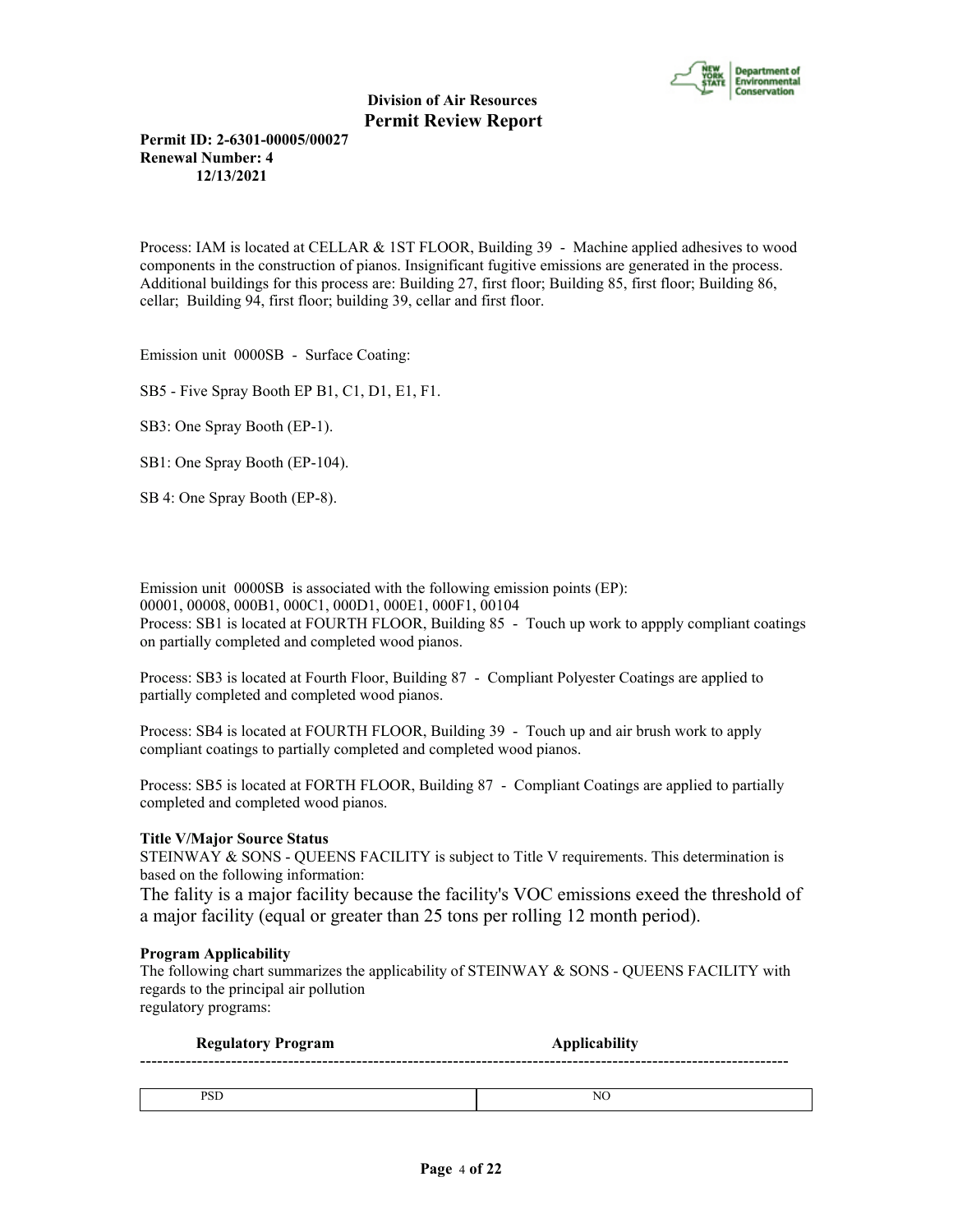

## **Permit ID: 2-6301-00005/00027 Renewal Number: 4 12/13/2021**

| NSR (non-attainment)           | NO.            |
|--------------------------------|----------------|
| NESHAP (40 CFR Part 61)        | N <sub>O</sub> |
| NESHAP (MACT - 40 CFR Part 63) | <b>YES</b>     |
| <b>NSPS</b>                    | <b>YES</b>     |
| <b>TITLE IV</b>                | NO.            |
| <b>TITLE V</b>                 | <b>YES</b>     |
| <b>TITLE VI</b>                | NO.            |
| <b>RACT</b>                    | <b>YES</b>     |
| <b>SIP</b>                     | <b>YES</b>     |

## NOTES:

PSD Prevention of Significant Deterioration (40 CFR 52, 6 NYCRR 231-7, 231-8) requirements which pertain to major stationary sources located in areas which are in attainment of National Ambient Air Quality Standards (NAAQS) for specified pollutants.

NSR New Source Review (6 NYCRR 231-5, 231-6) - requirements which pertain to major stationary sources located in areas which are in non-attainment of National Ambient Air Quality Standards (NAAQS) for specified pollutants.

NESHAP National Emission Standards for Hazardous Air Pollutants (40 CFR 61, 6 NYCRR 200.10) contaminant and source specific emission standards established prior to the Clean Air Act Amendments of 1990 (CAAA) which were developed for 9 air contaminants (inorganic arsenic, radon, benzene, vinyl chloride, asbestos, mercury, beryllium, radionuclides, and volatile HAP's).

MACT Maximum Achievable Control Technology (40 CFR 63, 6 NYCRR 200.10) - contaminant and source specific emission standards established by the 1990 CAAA. Under Section 112 of the CAAA, the US EPA is required to develop and promulgate emissions standards for new and existing sources. The standards are to be based on the best demonstrated control technology and practices in the regulated industry, otherwise known as MACT. The corresponding regulations apply to specific source types and contaminants.

NSPS New Source Performance Standards (40 CFR 60, 6 NYCRR 200.10) - standards of performance for specific stationary source categories developed by the US EPA under Section 111 of the CAAA. The standards apply only to those stationary sources which have been constructed or modified after the regulations have been proposed by publication in the Federal Register and only to the specific contaminant(s) listed in the regulation.

Title IV Acid Rain Control Program (40 CFR 72 thru 78, 6 NYCRR 201-6) - regulations which mandate the implementation of the acid rain control program for large stationary combustion facilities.

Title VI Stratospheric Ozone Protection (40 CFR 82, Subpart A thru G, 6 NYCRR 200.10) federal requirements that apply to sources which use a minimum quantity of CFC's (chlorofluorocarbons), HCFC's (hydrofluorocarbons) or other ozone depleting substances or regulated substitute substances in equipment such as air conditioners, refrigeration equipment or motor vehicle air conditioners or appliances.

RACT Reasonably Available Control Technology (6 NYCRR Parts 212-3, 220-1.6, 220-1.7, 220-2.3, 220-2.4, 226, 227-2, 228, 229, 230, 233, 234, 235, 236) - the lowest emission limit that a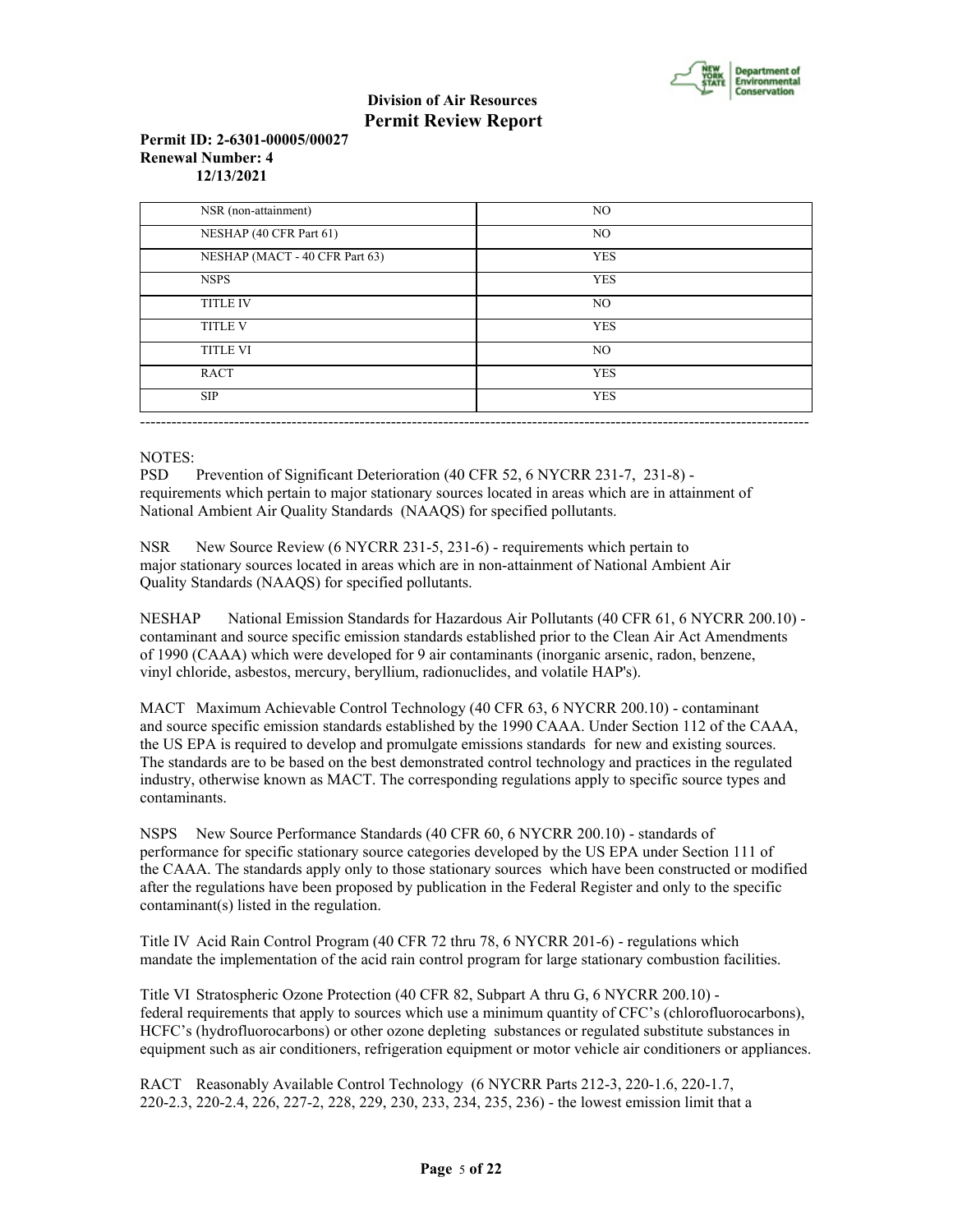

## **Permit ID: 2-6301-00005/00027 Renewal Number: 4 12/13/2021**

specific source is capable of meeting by application of control technology that is reasonably available, considering technological and economic feasibility. RACT is a control strategy used to limit emissions of VOC's and NOx for the purpose of attaining the air quality standard for ozone. The term as it is used in the above table refers to those state air pollution control regulations which specifically regulate VOC and NOx emissions.

SIP State Implementation Plan (40 CFR 52, Subpart HH, 6 NYCRR 200.10) - as per the CAAA, all states are empowered and required to devise the specific combination of controls that, when implemented, will bring about attainment of ambient air quality standards established by the federal government and the individual state. This specific combination of measures is referred to as the SIP. The term here refers to those state regulations that are approved to be included in the SIP and thus are considered federally enforceable.

## **Compliance Status**

Facility is in compliance with all requirements.

#### **SIC Codes**

SIC or Standard Industrial Classification code is an industrial code developed by the federal Office of Management and Budget for use, among other things, in the classification of establishments by the type of activity in which they are engaged. Each operating establishment is assigned an industry code on the basis of its primary activity, which is determined by its principal product or group of products produced or distributed, or services rendered. Larger facilities typically have more than one SIC code.

## **SIC Code** Description

3931 MUSICAL INSTRUMENTS

#### **SCC Codes**

SCC or Source Classification Code is a code developed and used'' by the USEPA to categorize processes which result in air emissions for the purpose of assessing emission factor information.Each SCC represents a unique process or function within a source category logically associated with a point of air pollution emissions. Any operation that causes air pollution can be represented by one or more SCC's.

#### **SCC Code Description**

| $1 - 02 - 005 - 02$    | EXTERNAL COMBUSTION BOILERS - INDUSTRIAL  |
|------------------------|-------------------------------------------|
|                        | INDUSTRIAL BOILER - DISTILLATE OIL        |
|                        | $10 - 100$ MMBTU/HR **                    |
| $1 - 02 - 006 - 02$    | EXTERNAL COMBUSTION BOILERS - INDUSTRIAL  |
|                        | INDUSTRIAL BOILER - NATURAL GAS           |
|                        | 10-100 MMBtu/Hr                           |
| $1 - 0.3 - 0.05 - 0.2$ | EXTERNAL COMBUSTION BOILERS -             |
|                        | COMMERCIAL/INDUSTRIAL                     |
|                        | COMMERCIAL/INSTITUTIONAL BOILER -         |
|                        |                                           |
|                        | DISTILLATE OIL                            |
|                        | 10-100MMBTU/HR **                         |
| $1 - 0.3 - 0.06 - 0.2$ | EXTERNAL COMBUSTION BOILERS -             |
|                        | COMMERCIAL/INDUSTRIAL                     |
|                        | COMMERCIAL/INSTITUTIONAL BOILER - NATURAL |
|                        | GAS                                       |
|                        | 10-100 MMBtu/Hr                           |
| $2 - 02 - 004 - 01$    | INTERNAL COMBUSTION ENGINES - INDUSTRIAL  |
|                        |                                           |
|                        | INDUSTRIAL INTERNAL COMBUSTION LARGE BORE |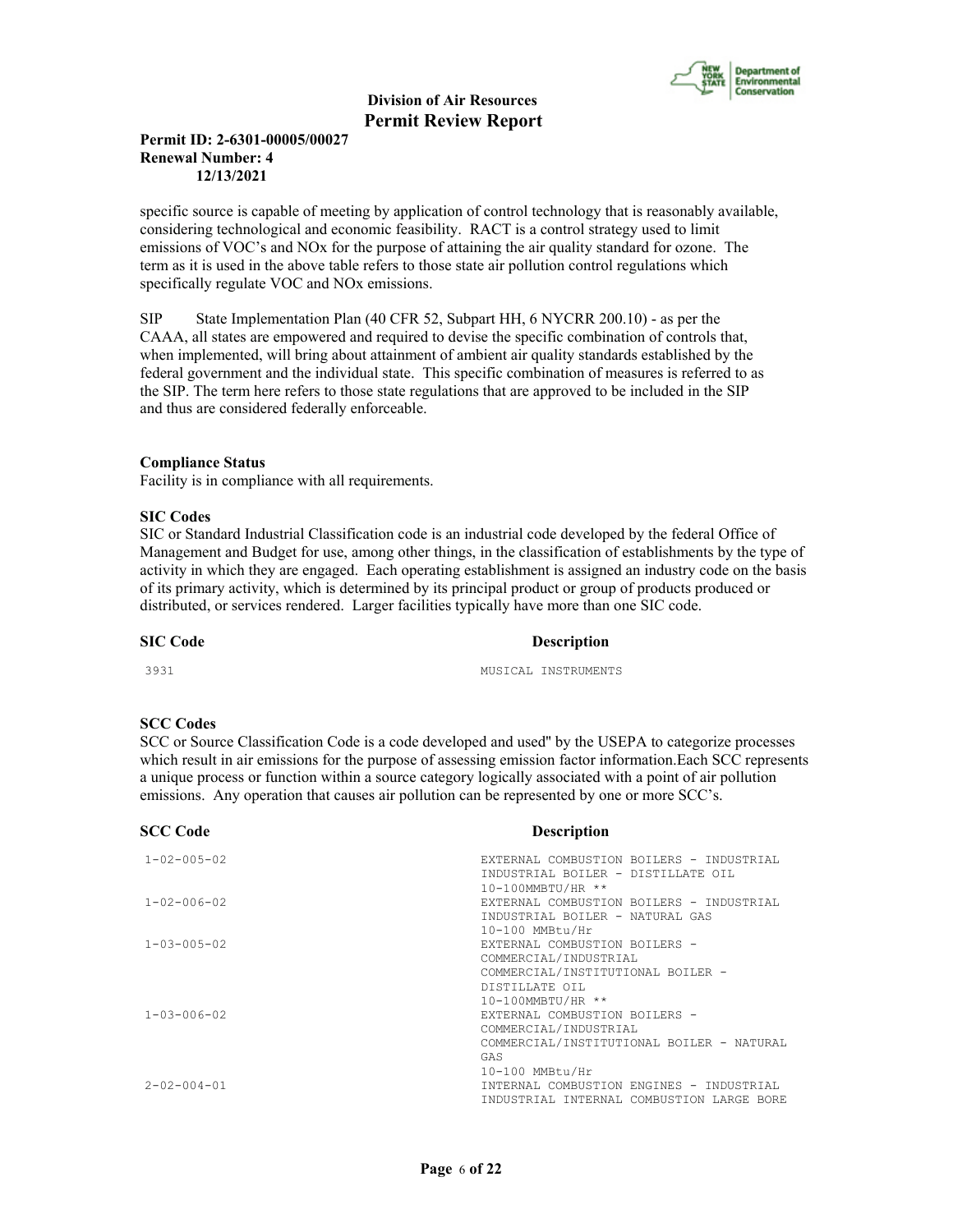

## **Permit ID: 2-6301-00005/00027 Renewal Number: 4 12/13/2021**

|                     | <b>ENGINE</b><br>Diesel                    |
|---------------------|--------------------------------------------|
| $4 - 01 - 003 - 02$ | ORGANIC SOLVENT EVAPORATION                |
|                     | COLD SOLVENT CLEANING/STRIPPING            |
|                     | Methylene Chloride                         |
| $4 - 02 - 007 - 01$ | SURFACE COATING OPERATIONS                 |
|                     | SURFACE COATING APPLICATION - GENERAL      |
|                     | Adhesive Application                       |
| $4 - 02 - 007 - 06$ | SURFACE COATING OPERATIONS                 |
|                     | SURFACE COATING APPLICATION - GENERAL      |
|                     | Adhesive: Solvent Mixing                   |
| $4 - 02 - 888 - 22$ | SURFACE COATING OPERATIONS                 |
|                     | SURFACE COATING OPERATIONS - FUGITIVE      |
|                     | <b>EMISSIONS</b>                           |
|                     | SURFACE COATING COATING                    |
| $4 - 02 - 999 - 98$ | SURFACE COATING OPERATIONS                 |
|                     | SURFACE COATING OPERATIONS - MISCELLANEOUS |
|                     | Specify in Comments Field                  |

#### **Facility Emissions Summary**

In the following table, the CAS No. or Chemical Abstract Service code is an identifier assigned to every chemical compound. [NOTE: Certain CAS No.'s contain a 'NY' designation within them. These are not true CAS No.'s but rather an identification which has been developed by the department to identify groups of contaminants which ordinary CAS No.'s do not do. As an example, volatile organic compounds or VOC's are identified collectively by the NY CAS No. 0NY998-00-0.] The PTE refers to the Potential to Emit. This is defined as the maximum capacity of a facility or air contaminant source to emit any air contaminant under its physical and operational design. Any physical or operational limitation on the capacity of the facility or air contamination source to emit any air contaminant , including air pollution control equipment and/or restrictions on the hours of operation, or on the type or amount or material combusted, stored, or processed, shall be treated as part of the design only if the limitation is contained in federally enforceable permit conditions. The PTE for each contaminant that is displayed represents the facility-wide PTE in tons per year (tpy) or pounds per year (lbs/yr). In some instances the PTE represents a federally enforceable emissions cap or limitation for that contaminant. The term 'HAP' refers to any of the hazardous air pollutants listed in section 112(b) of the Clean Air Act Amendments of 1990. Total emissions of all hazardous air pollutants are listed under the special NY CAS No. 0NY100-00-0. In addition, each individual hazardous air pollutant is also listed under its own specific CAS No. and is identified in the list below by the (HAP) designation.

| <b>Cas No.</b>    | Contaminant                                | <b>PTE</b> lbs/yr | <b>PTE</b> tons/yr | <b>Actual lbs/vr</b> | <b>Actual tons/vr</b> |
|-------------------|--------------------------------------------|-------------------|--------------------|----------------------|-----------------------|
| $000107 - 21 - 1$ | $1, 2-$<br>ETHANEDIOL                      | 21.12             |                    |                      |                       |
| $000123 - 31 - 9$ | $1, 4-$<br>BENZENEDIOL                     | 1.93              |                    |                      |                       |
| 000123-91-1       | $1, 4-$<br>DIETHYLENE<br>DIOXIDE           | 10.35             |                    |                      |                       |
| 000109-86-4       | $2 -$<br>METHOXYETHANO<br>T.               | 2.72              |                    |                      |                       |
| 000108-10-1       | 2-PENTANONE,<br>4-METHYL                   | 3352.5            |                    |                      |                       |
| $000108 - 65 - 6$ | 2-PROPANOL,<br>1-METHOXY-,<br>ACETATE      | 220.4             |                    |                      |                       |
| 007085-85-0       | 2-PROPENOIC<br>$ACID, 2-$<br>CYANO-, ETHYL | 1759.01           |                    |                      |                       |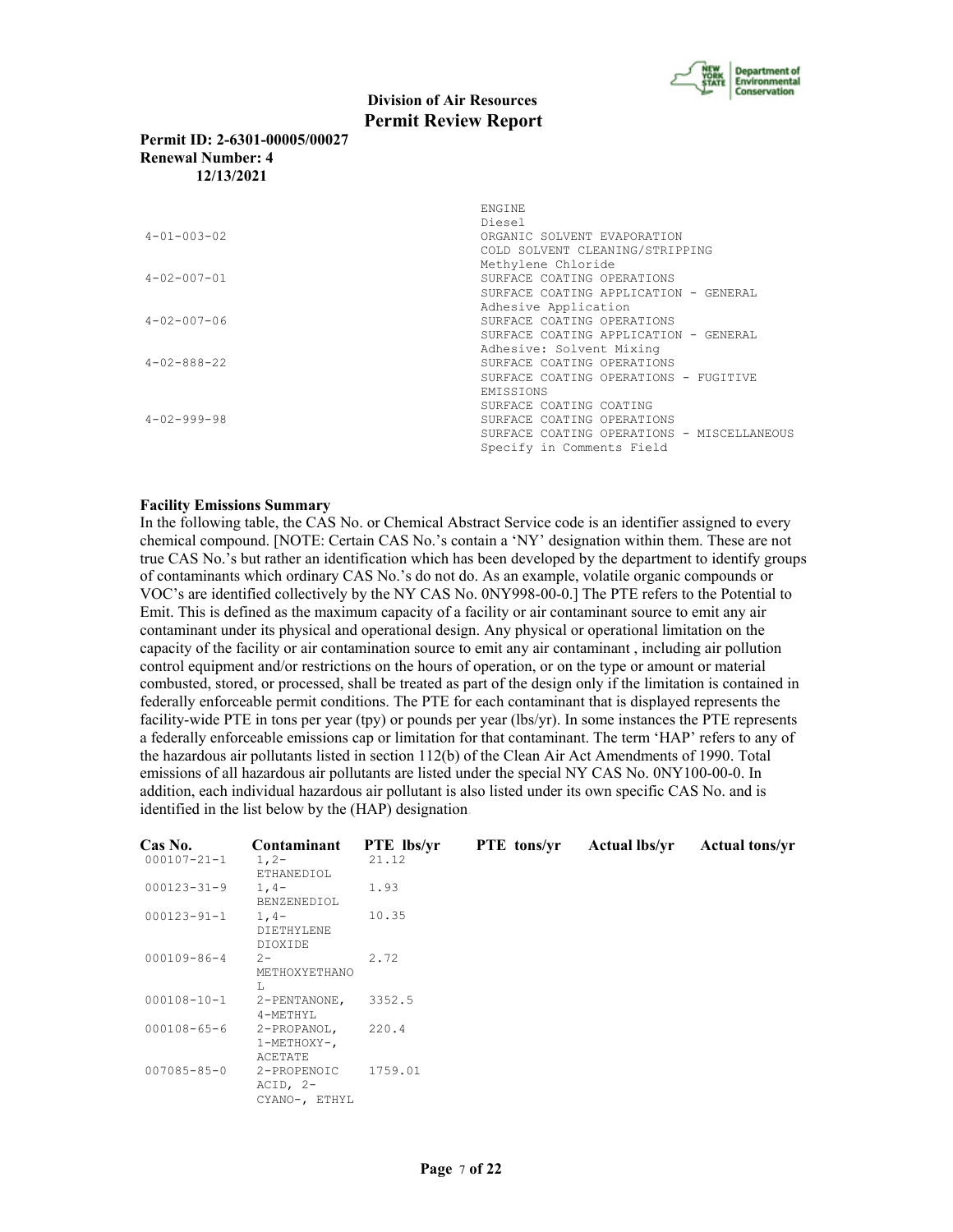

## **Permit ID: 2-6301-00005/00027 Renewal Number: 4 12/13/2021**

|                   | ESTER                |         |         |
|-------------------|----------------------|---------|---------|
| $000080 - 62 - 6$ | 2-PROPENOIC 5.61     |         |         |
|                   | $ACID, 2-$           |         |         |
|                   |                      |         |         |
|                   | $METHYL-,$           |         |         |
|                   | METHYL ESTER         |         |         |
| $000075 - 07 - 0$ | ACETALDEHYDE         | 0.15    |         |
| $000071 - 43 - 2$ | BENZENE              | 10.08   |         |
| $026471 - 62 - 5$ | BENZENE, 1,3- 4.53   |         |         |
|                   | DIISOCYANATOM        |         |         |
|                   |                      |         |         |
|                   | ETHYL                |         |         |
| $000124 - 38 - 9$ | CARBON               |         | 4003.16 |
|                   | DIOXIDE              |         |         |
| $000630 - 08 - 0$ | CARBON               |         | 2.72    |
|                   | MONOXIDE             |         |         |
| $007440 - 47 - 3$ | CHROMIUM             | 6.56    |         |
| $000075 - 09 - 2$ | DICHLOROMETHA 851.92 |         |         |
|                   |                      |         |         |
|                   | NΕ                   |         |         |
| $000131 - 11 - 3$ | DIMETHYL             | 308.44  |         |
|                   | PHTHALATE            |         |         |
| $000071 - 55 - 6$ | ETHANE,              | 104.7   |         |
|                   | $1, 1, 1-$           |         |         |
|                   | TRICHLORO            |         |         |
|                   |                      | 43.63   |         |
| 000111-90-0       | ETHANOL, 2-          |         |         |
|                   | $(2 -$               |         |         |
|                   | ETHOXYETHOXY)        |         |         |
| $000112 - 34 - 5$ | ETHANOL, 2-          | 712     |         |
|                   | $(2 -$               |         |         |
|                   | BUTOXYETHOXY)        |         |         |
|                   |                      |         |         |
| $000111 - 42 - 2$ |                      | 2.3     |         |
|                   | ETHANOL,             |         |         |
|                   | 2, 2!                |         |         |
|                   | IMINOBIS-            |         |         |
| 000111-76-2       | ETHANOL, 2-          | 2465.16 |         |
|                   | BUTOXY-              |         |         |
| 000111-15-9       | ETHANOL, 2-          | 11.65   |         |
|                   | $ETHOXY-$ ,          |         |         |
|                   |                      |         |         |
|                   | ACETATE              |         |         |
| $000100 - 41 - 4$ | ETHYLBENZENE         | 36.08   |         |
| $000075 - 21 - 8$ | ETHYLENE             | 0.13    |         |
|                   | OXIDE                |         |         |
| $000050 - 00 - 0$ | FORMALDEHYDE         | 7.51    |         |
| $000110 - 54 - 3$ | HEXANE               | 145.97  |         |
| $000136 - 52 - 7$ | HEXANOIC             | 243.99  |         |
|                   |                      |         |         |
|                   | ACID, 2-ETHYL        |         |         |
|                   | COBALT 2+            |         |         |
| 000110-19-0       | ISOBUTYL             | 573.18  |         |
|                   | ACETATE              |         |         |
| $007439 - 96 - 5$ | MANGANESE            | 9.75    |         |
| $000074 - 82 - 8$ | METHANE              | 146.75  |         |
| $000067 - 56 - 1$ | METHYL               | 720.36  |         |
|                   |                      |         |         |
|                   | ALCOHOL              |         |         |
| $000078 - 93 - 3$ | METHYL ETHYL 2897.8  |         |         |
|                   | KETONE               |         |         |
| $000101 - 68 - 8$ | METHYLENE            | 2.77    |         |
|                   | BISPHENYL            |         |         |
|                   | ISOCYANATE           |         |         |
|                   |                      |         |         |
| $000091 - 20 - 3$ | NAPHTHALENE          | 90.32   |         |
| $007440 - 02 - 0$ | NICKEL METAL         | 2.29    |         |
|                   | AND INSOLUBLE        |         |         |
|                   | COMPOUNDS            |         |         |
| $0NY210-00-0$     | OXIDES OF            | 6811.06 |         |
|                   | NITROGEN             |         |         |
| $000106 - 89 - 8$ | OXIRANE,             | 6.9     |         |
|                   |                      |         |         |
|                   | (CHLOROMETHYL        |         |         |
|                   | $\left( \right)$     |         |         |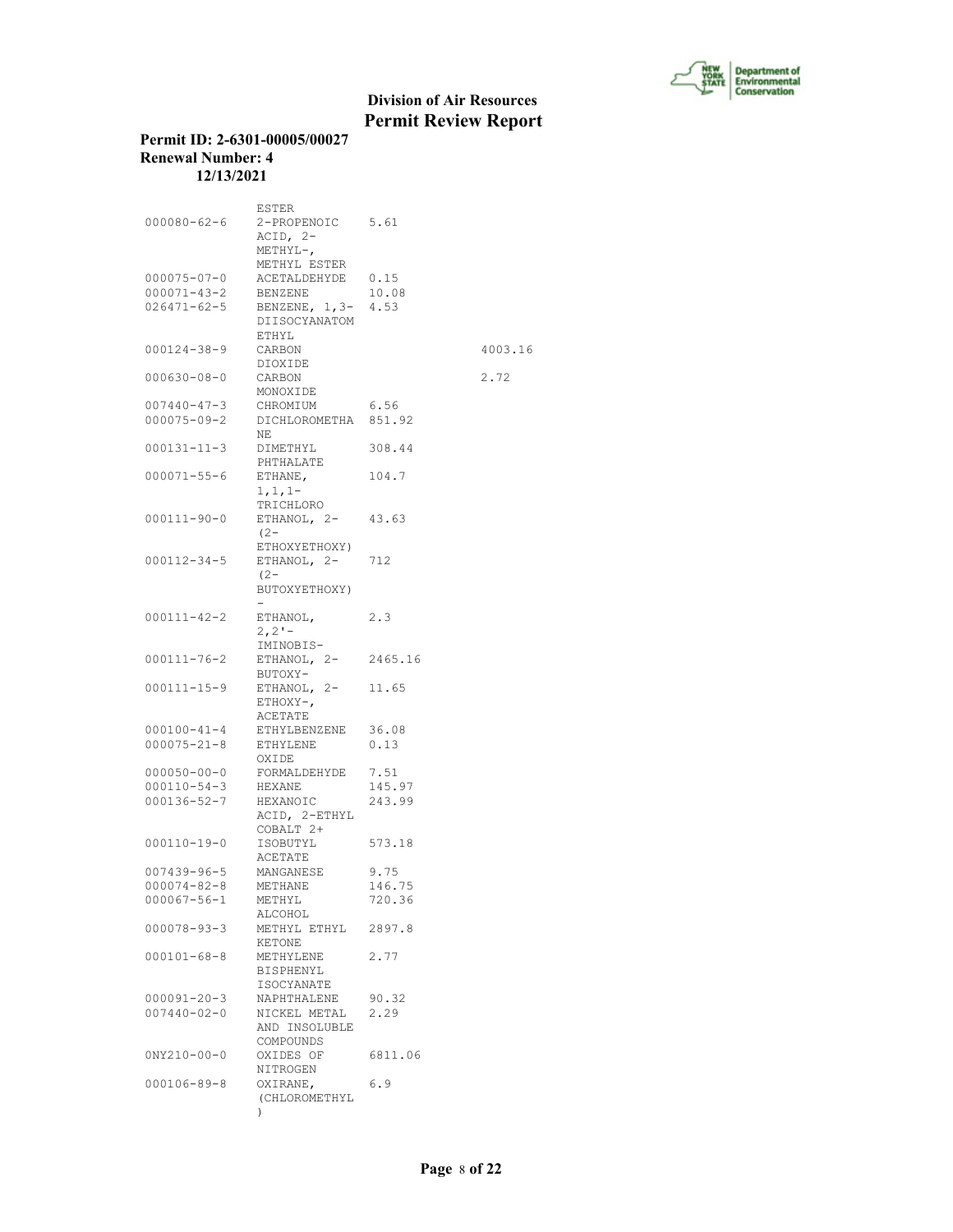

## **Permit ID: 2-6301-00005/00027 Renewal Number: 4 12/13/2021**

| $0NY075 - 00 - 0$                                                                | PARTICULATES                                                                            | 20714.77                                     |
|----------------------------------------------------------------------------------|-----------------------------------------------------------------------------------------|----------------------------------------------|
| $000108 - 95 - 2$                                                                | PHENOL                                                                                  | 4.05                                         |
| $0NY075 - 00 - 5$                                                                | $PM-10$                                                                                 | 490.16                                       |
| $000100 - 42 - 5$                                                                | STYRENE                                                                                 | 16512.31                                     |
| $007446 - 09 - 5$                                                                | SULFUR                                                                                  | 49.55                                        |
| $000108 - 88 - 3$<br>$0NY100 - 00 - 0$<br>$0NY998 - 00 - 0$<br>$001330 - 20 - 7$ | <b>DIOXIDE</b><br><b>TOLUENE</b><br>TOTAL HAP<br>VOC<br>XYLENE, M,<br>- റ<br>MTXT.<br>P | 12641.04<br>40157.52<br>154512.12<br>2403.11 |

## **NOTIFICATION OF GENERAL PERMITTEE OBLIGATIONS**

**Item A: Public Access to Recordkeeping for Title V Facilities - 6 NYCRR 201-1.10(b)** The Department will make available to the public any permit application, compliance plan, permit, and monitoring and compliance certification report pursuant to Section 503(e) of the Act, except for information entitled to confidential treatment pursuant to 6 NYCRR Part 616 - Public Access to records and Section 114(c) of the Act.

#### **Item B: Timely Application for the Renewal of Title V Permits -6 NYCRR Part 201-6.2(a)(4)**

 Owners and/or operators of facilities having an issued Title V permit shall submit a complete application at least 180 days, but not more than eighteen months, prior to the date of permit expiration for permit renewal purposes.

## **Item C: Certification by a Responsible Official - 6 NYCRR Part 201-6.2(d)(12)** Any application, form, report or compliance certification required to be submitted pursuant to the federally enforceable portions of this permit shall contain a certification of truth, accuracy and completeness by a responsible official.This certification shall state that based on information and belief formed after reasonable inquiry, the statements and information in the document are true, accurate, and complete.

- **Item D: Requirement to Comply With All Conditions 6 NYCRR Part 201-6.4(a)(2)** The permittee must comply with all conditions of the Title V facility permit. Any permit non-compliance constitutes a violation of the Act and is grounds for enforcement action; for permit termination, revocation and reissuance, or modification; or for denial of a permit renewal application.
- **Item E: Permit Revocation, Modification, Reopening, Reissuance or Termination, and Associated Information Submission Requirements - 6 NYCRR Part 201-6.4(a)(3)** This permit may be modified, revoked, reopened and reissued, or terminated for cause. The filing of a request by the permittee for a permit modification, revocation and reissuance, or termination, or of a notification of planned changes or anticipated noncompliance does not stay any permit condition.

#### **Item F: Cessation or Reduction of Permitted Activity Not a Defense - 6 NYCRR**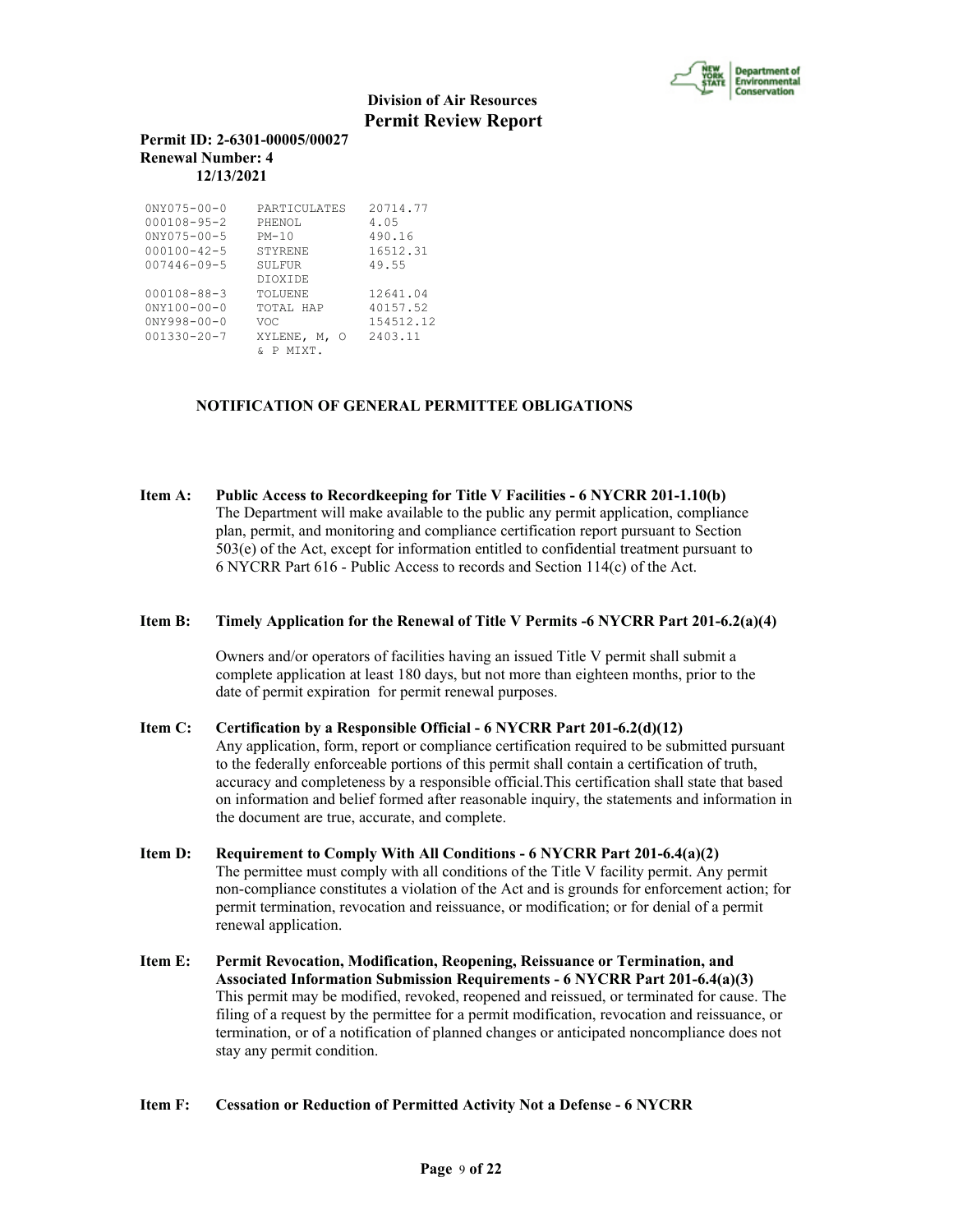

## **Permit ID: 2-6301-00005/00027 Renewal Number: 4 12/13/2021**

### **201-6.4(a)(5)**

 It shall not be a defense for a permittee in an enforcement action to claim that a cessation or reduction in the permitted activity would have been necessary in order to maintain compliance with the conditions of this permit.

```
Item G: Property Rights - 6 NYCRR 201-6.4(a)(6)
This permit does not convey any property rights of any sort or any exclusive privilege.
```
## **Item H: Severability - 6 NYCRR Part 201-6.4(a)(9)**

 If any provisions, parts or conditions of this permit are found to be invalid or are the subject of a challenge, the remainder of this permit shall continue to be valid.

## **Item I: Permit Shield - 6 NYCRR Part 201-6.4(g)**

 All permittees granted a Title V facility permit shall be covered under the protection of a permit shield, except as provided under 6 NYCRR Subpart 201-6. Compliance with the conditions of the permit shall be deemed compliance with any applicable requirements as of the date of permit issuance, provided that such applicable requirements are included and are specifically identified in the permit, or the Department, in acting on the permit application or revision, determines in writing that other requirements specifically identified are not applicable to the major stationary source, and the permit includes the determination or a concise summary thereof. Nothing herein shall preclude the Department from revising or revoking the permit pursuant to 6 NYCRR Part 621 or from exercising its summary abatement authority. Nothing in this permit shall alter or affect the following:

i. The ability of the Department to seek to bring suit on behalf of the State of New York, or the Administrator to seek to bring suit on behalf of the United States, to immediately restrain any person causing or contributing to pollution presenting an imminent and substantial endangerment to public health, welfare or the environment to stop the emission of air pollutants causing or contributing to such pollution;

ii. The liability of a permittee of the Title V facility for any violation of applicable requirements prior to or at the time of permit issuance;

iii. The applicable requirements of Title IV of the Act;

iv. The ability of the Department or the Administrator to obtain information from the permittee concerning the ability to enter, inspect and monitor the facility.

#### **Item J: Reopening for Cause - 6 NYCRR Part 201-6.4(i)**

 This Title V permit shall be reopened and revised under any of the following circumstances: i. If additional applicable requirements under the Act become applicable where this permit's remaining term is three or more years, a reopening shall be completed not later than 18 months after promulgation of the applicable requirement. No such reopening is required if the effective date of the requirement is later than the date on which this permit is due to expire, unless the original permit or any of its terms and conditions has been extended by the Department pursuant to the provisions of Part 2 01-6.7 and Part 621.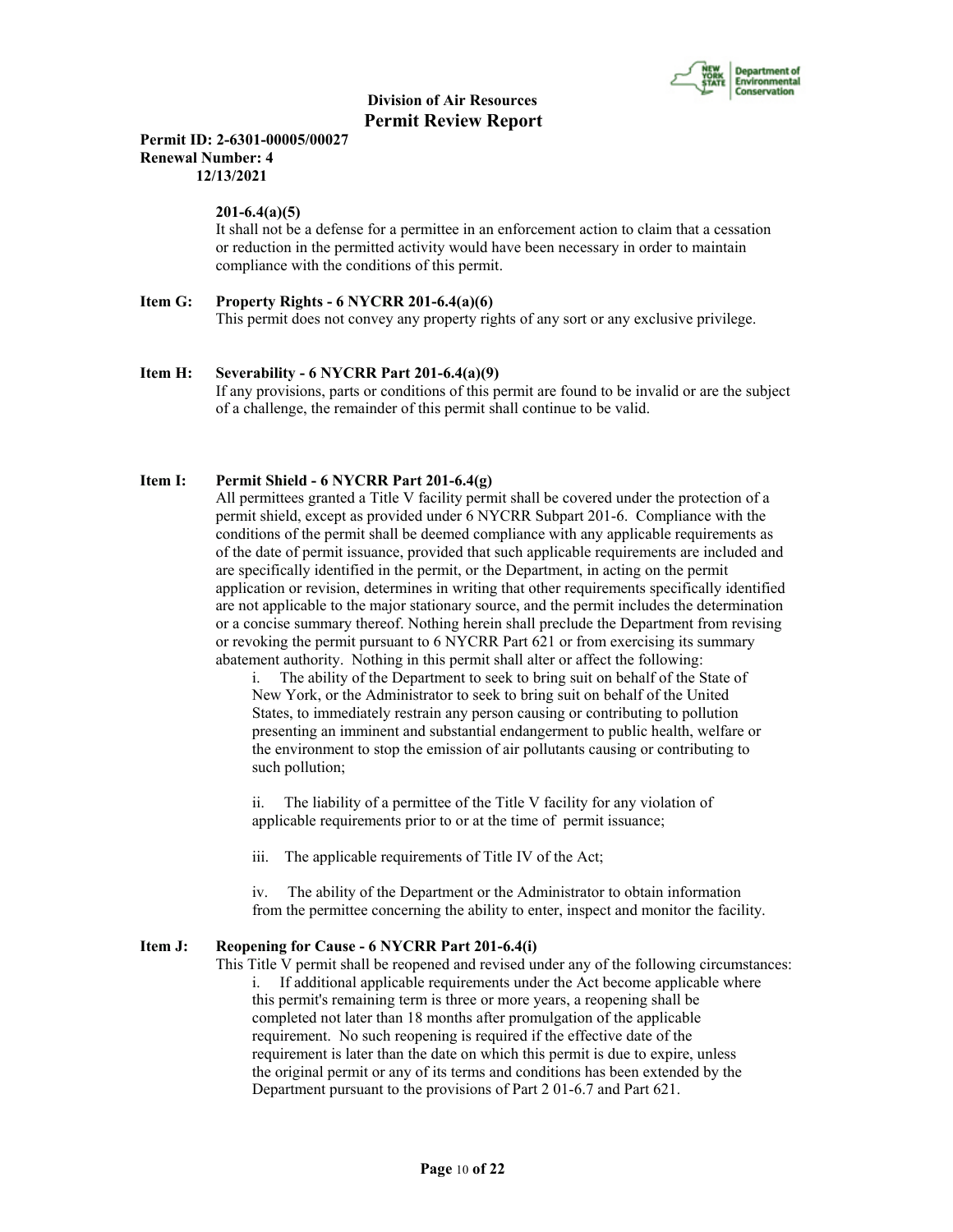

#### **Permit ID: 2-6301-00005/00027 Renewal Number: 4 12/13/2021**

ii. The Department or the Administrator determines that the permit contains a material mistake or that inaccurate statements were made in establishing the emissions standards or other terms or conditions of the permit.

iii. The Department or the Administrator determines that the Title V permit must be revised or reopened to assure compliance with applicable requirements.

iv. If the permitted facility is an "affected source" subject to the requirements of Title IV of the Act, and additional requirements (including excess emissions requirements) become applicable. Upon approval by the Administrator, excess emissions offset plans shall be deemed to be incorporated into the permit.

Proceedings to reopen and issue Title V facility permits shall follow the same procedures as apply to initial permit issuance but shall affect only those parts of the permit for which cause to reopen exists.

 Reopenings shall not be initiated before a notice of such intent is provided to the facility by the Department at least thirty days in advance of the date that the permit is to be reopened, except that the Department may provide a shorter time period in the case of an emergency.

#### **Item K: Permit Exclusion - ECL 19-0305**

 The issuance of this permit by the Department and the receipt thereof by the Applicant does not and shall not be construed as barring, diminishing, adjudicating or in any way affecting any legal, administrative or equitable rights or claims, actions, suits, causes of action or demands whatsoever that the Department may have against the Applicant for violations based on facts and circumstances alleged to have occurred or existed prior to the effective date of this permit, including, but not limited to, any enforcement action authorized pursuant to the provisions of applicable federal law, the Environmental Conservation Law of the State of New York (ECL) and Chapter III of the Official Compilation of the Codes, Rules and Regulations of the State of New York (NYCRR). The issuance of this permit also shall not in any way affect pending or future enforcement actions under the Clean Air Act brought by the United States or any person.

#### **Item L: Federally Enforceable Requirements - 40 CFR 70.6(b)**

 All terms and conditions in this permit required by the Act or any applicable requirement, including any provisions designed to limit a facility's potential to emit, are enforceable by the Administrator and citizens under the Act. The Department has, in this permit, specifically designated any terms and conditions that are not required under the Act or under any of its applicable requirements as being enforceable under only state regulations.

## **NOTIFICATION OF GENERAL PERMITTEE OBLIGATIONS**

#### **Item A: Emergency Defense - 6 NYCRR 201-1.5**

 An emergency, as defined by subpart 201-2, constitutes an affirmative defense to penalties sought in an enforcement action brought by the Department for noncompliance with emissions limitations or permit conditions for all facilities in New York State.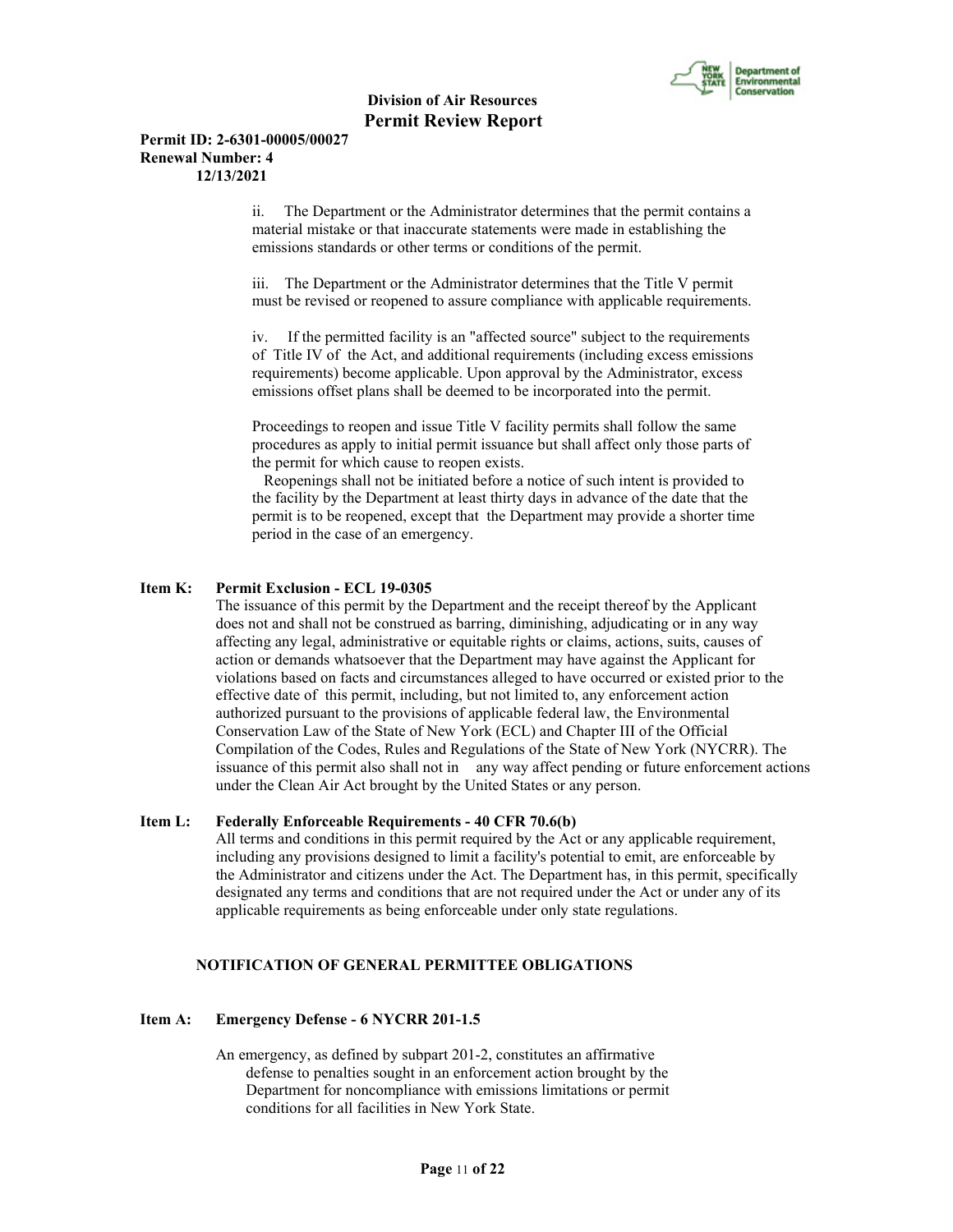

## **Permit ID: 2-6301-00005/00027 Renewal Number: 4 12/13/2021**

 (a) The affirmative defense of emergency shall be demonstrated through properly signed, contemporaneous operating logs, or other relevant evidence that:

 (1) An emergency occurred and that the facility owner or operator can identify the cause(s) of the emergency; (2) The equipment at the permitted facility causing the emergency was at the time being properly operated and maintained; (3) During the period of the emergency the facility owner or operator took all reasonable steps to minimize levels of emissions that exceeded the emission standards, or other requirements in the permit; and

 (4) The facility owner or operator notified the Department within two working days after the event occurred. This notice must contain a description of the emergency, any steps taken to mitigate emissions, and corrective actions taken.

 (b) In any enforcement proceeding, the facility owner or operator seeking to establish the occurrence of an emergency has the burden of proof.

 (c) This provision is in addition to any emergency or upset provision contained in any applicable requirement. item\_02

## **Item B: General Provisions for State Enforceable Permit Terms and Condition - 6 NYCRR Part 201-5**

 Any person who owns and/or operates stationary sources shall operate and maintain all emission units and any required emission control devices in compliance with all applicable Parts of this Chapter and existing laws, and shall operate the facility in accordance with all criteria, emission limits, terms, conditions, and standards in this permit. Failure of such person to properly operate and maintain the effectiveness of such emission units and emission control devices may be sufficient reason for the Department to revoke or deny a permit.

 The owner or operator of the permitted facility must maintain all required records on-site for a period of five years and make them available to representatives of the Department upon request. Department representatives must be granted access to any facility regulated by this Subpart, during normal operating hours, for the purpose of determining compliance with this and any other state and federal air pollution control requirements, regulations or law.

| Location<br>Facility/EU/EP/Process/ES | Regulation         | Condition | <b>Short Description</b>                                      |
|---------------------------------------|--------------------|-----------|---------------------------------------------------------------|
| <b>FACTLITY</b>                       | ECL 19-0301        | 52        | Powers and Duties of<br>the Department with<br>respect to air |
| $0 - 0$ BOTT.                         | 40CFR 60-Dc.42c(d) | 39        | pollution control<br>Standard for Sulfur                      |

## **Regulatory Analysis**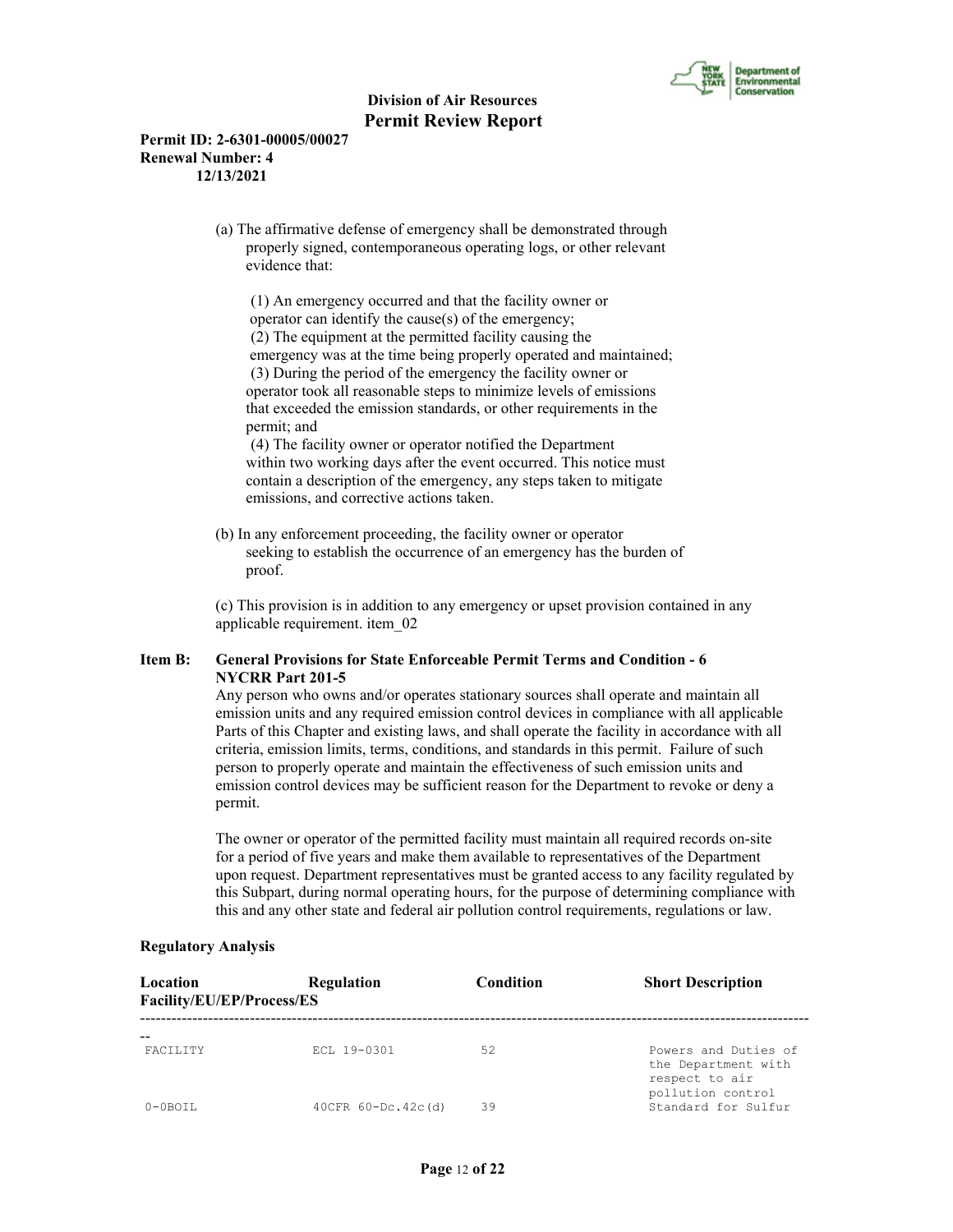

Dioxide Firing Oil.

# **Division of Air Resources Permit Review Report**

## **Permit ID: 2-6301-00005/00027 Renewal Number: 4 12/13/2021**

|                      |                                  |              | (see narrative)                                                                                  |
|----------------------|----------------------------------|--------------|--------------------------------------------------------------------------------------------------|
| $0-0$ BOIL           | $40CFR 60-DC.48c(a)$             | 40           | Reporting and<br>Recordkeeping<br>Requirements.                                                  |
| 0-0BOIL/-/BAF/BOILA  | 40CFR 60-Dc.48c(d)               | 44           | Reporting and<br>Recordkeeping                                                                   |
| 0-0BOIL/-/BCF/BOILC  | $40CFR 60-Dc.48c(d)$             | 46           | Requirements.<br>Reporting and<br>Recordkeeping                                                  |
| $0-0$ BOIL           | $40CFR 60-Dc.48c(f) (1)$         | 41           | Requirements.<br>Reporting and<br>Recordkeeping<br>Requirements                                  |
| $0-0$ BOIL           | $40CFR 60-DC.48c(q)$             | 42           | (distillate oil).<br>Reporting and<br>Recordkeeping                                              |
| 0-0BOIL/-/BAF/BOILA  | 40CFR $60-Dc.48c(i)$             | 45           | Requirements.<br>Reporting and<br>Recordkeeping                                                  |
| 0-0BOIL/-/BCF/BOILC  | 40CFR $60-Dc.48c(i)$             | 47           | Requirements.<br>Reporting and<br>Recordkeeping                                                  |
| FACILITY             | 40CFR 63-<br>JJJJJJ.11205(a      | 32           | Requirements.<br>ICI Boiler Area<br>Source NESHAP - Good<br>Air Pollution Control                |
| FACILITY             | 40CFR 68                         | 18           | Practices<br>Chemical accident<br>prevention provisions                                          |
| FACILITY             | $40CFR 82-F$                     | 19           | Protection of<br>Stratospheric Ozone -<br>recycling and                                          |
| FACILITY             | 6NYCRR 200.6                     | $\mathbf{1}$ | emissions reduction<br>Acceptable ambient<br>air quality.                                        |
| FACILITY             | 6NYCRR 200.7                     | 10           | Maintenance of<br>equipment.                                                                     |
| FACILITY             | 6NYCRR 201-1.4                   | 53           | Unavoidable<br>noncompliance and<br>violations                                                   |
| FACILITY<br>FACILITY | 6NYCRR 201-1.7<br>6NYCRR 201-1.8 | 11<br>12     | Recycling and Salvage<br>Prohibition of<br>reintroduction of<br>collected<br>contaminants to the |
| FACILITY             | $6NYCRR 201-3.2(a)$              | 13           | air<br>Exempt Activities -                                                                       |
| FACILITY             | $6NYCRR 201-3.3(a)$              | 14           | Proof of eligibility<br>Trivial Activities -<br>proof of eligibility                             |
| FACILITY             | 6NYCRR 201-6                     | 20, 33, 34   | Title V Permits and<br>the Associated Permit                                                     |
| FACILITY             | $6NYCRR$ $201-6.4$ (a) (4)       | 15           | Conditions<br>General Conditions -<br>Requirement to                                             |
| FACILITY             | $6NYCRR$ $201-6.4$ (a) (7)       | 2            | Provide Information<br>General Conditions -                                                      |
| FACILITY             | $6NYCRR 201-6.4(a)$ (8)          | 16           | Fees<br>General Conditions -<br>Right to Inspect                                                 |
| FACILITY             | $6NYCRR 201-6.4(c)$              | 3            | Recordkeeping and<br>Reporting of<br>Compliance Monitoring                                       |
| FACILITY             | $6NYCRR$ $201-6.4(c)$ $(2)$      | 4            | Records of                                                                                       |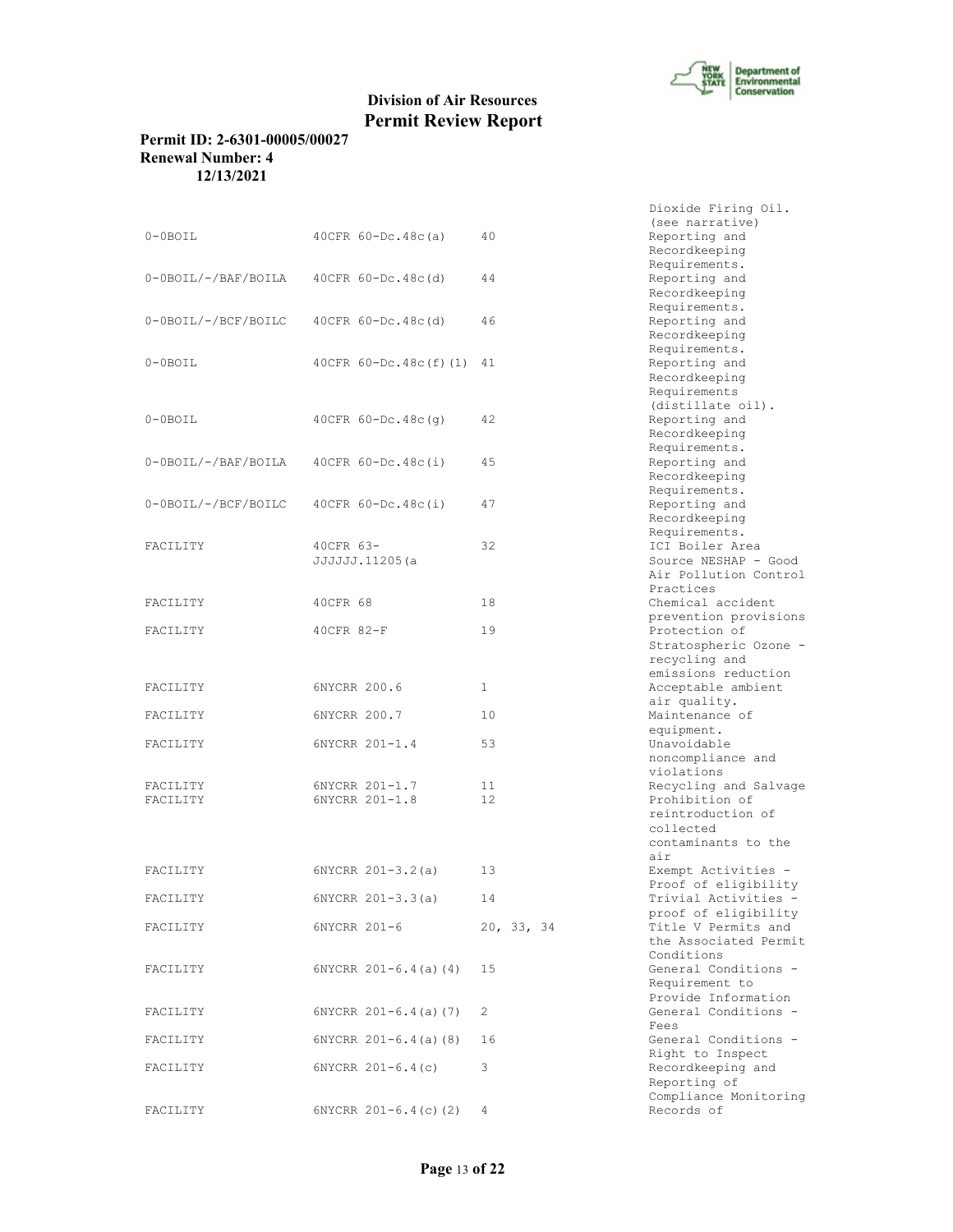

## **Permit ID: 2-6301-00005/00027 Renewal Number: 4 12/13/2021**

| FACILITY                                               | 6NYCRR 201-<br>$6.4(c)$ (3) (ii |                         | 5        |
|--------------------------------------------------------|---------------------------------|-------------------------|----------|
| FACILITY                                               |                                 | 6NYCRR 201-6.4(d)(4)    | 21       |
| FACILITY                                               |                                 | $6NYCRR 201-6.4(e)$     | 6        |
| FACILITY                                               |                                 | $6NYCRR 201-6.4(f)$     | 22       |
| FACILITY                                               |                                 | 6NYCRR 202-1.1          | 17       |
| FACILITY                                               |                                 | 6NYCRR 202-2.1          | 7        |
| FACILITY                                               |                                 | 6NYCRR 202-2.5          | 8        |
| FACILITY                                               | 6NYCRR 211.1                    |                         | 54       |
| FACILITY                                               | 6NYCRR 211.2                    |                         | 23       |
| FACILITY                                               | 6NYCRR 215.2                    |                         | 9        |
| FACILITY                                               |                                 | 6NYCRR 225.1(a)(3)      | 25       |
| FACILITY                                               |                                 | 6NYCRR 225.7(a)         | 26       |
| FACILITY                                               |                                 | 6NYCRR 225-1.2(d)       | 24       |
| 0-0BOIL/0100C/BAF                                      |                                 | 6NYCRR 227.2(b)(1)      | 48       |
| 0-0BOIL/0100C/BCF                                      |                                 | 6NYCRR 227.2(b)(1)      | -49      |
| $0-0$ BOIL<br>$0-0$ BOIL/-/BAF/BOILA 6NYCRR 227-2.4(d) |                                 | 6NYCRR 227-2.4(c)(1)    | 38<br>43 |
|                                                        |                                 |                         |          |
| FACILITY                                               |                                 | 6NYCRR 228-1.3(a)       | 27       |
| $0-000$ SB                                             |                                 | 6NYCRR 228-1.3(b)(1) 35 |          |
| $0-00$ INS                                             |                                 | 6NYCRR 228-1.3(b)(1)    | 36       |
| 0-00MAP                                                |                                 | 6NYCRR 228-1.3(b)(1)    | 37       |
| 0-ADMIX                                                |                                 | 6NYCRR 228-1.3(b)(1)    | 50       |
| 0-PSTRP                                                |                                 | 6NYCRR 228-1.3(b)(1)    | 51       |
| FACILITY                                               |                                 | $6NYCRR 228-1.3(c)$     | 28       |
| FACILITY                                               |                                 | $6NYCRR 228-1.3(d)$     | 29       |
| FACILITY                                               |                                 | 6NYCRR 228-1.3(e)(2) 30 |          |

Monitoring, Sampling and Measurement Reporting Requirements - Deviations and Noncompliance Compliance Schedules - Progress Reports Compliance Certification Operational Flexibility Required emissions tests. Emission Statements -Applicability Emission Statements record keeping requirements. General Prohibitions - air pollution prohibited General Prohibitions - visible emissions limited. Open Fires -Prohibitions Sulfur in Fuel Limitations (SIP) Reports, Sampling and Analysis Sulfur-in-Fuel Limitation - Distillate Oil Particulate emissions. Particulate emissions. Emission limits. Small boilers, small combustion turbines, and small stationary internal combustion engines. Surface Coating General Requirements-Opacity General Requirements - Record Keeping General Requirements - Record Keeping General Requirements - Record Keeping General Requirements - Record Keeping General Requirements - Record Keeping Surface Coating General Requirements-Prohibitions Surface Coating General Requirements-Handling, storage and disposal<br>Use of 55 gallons of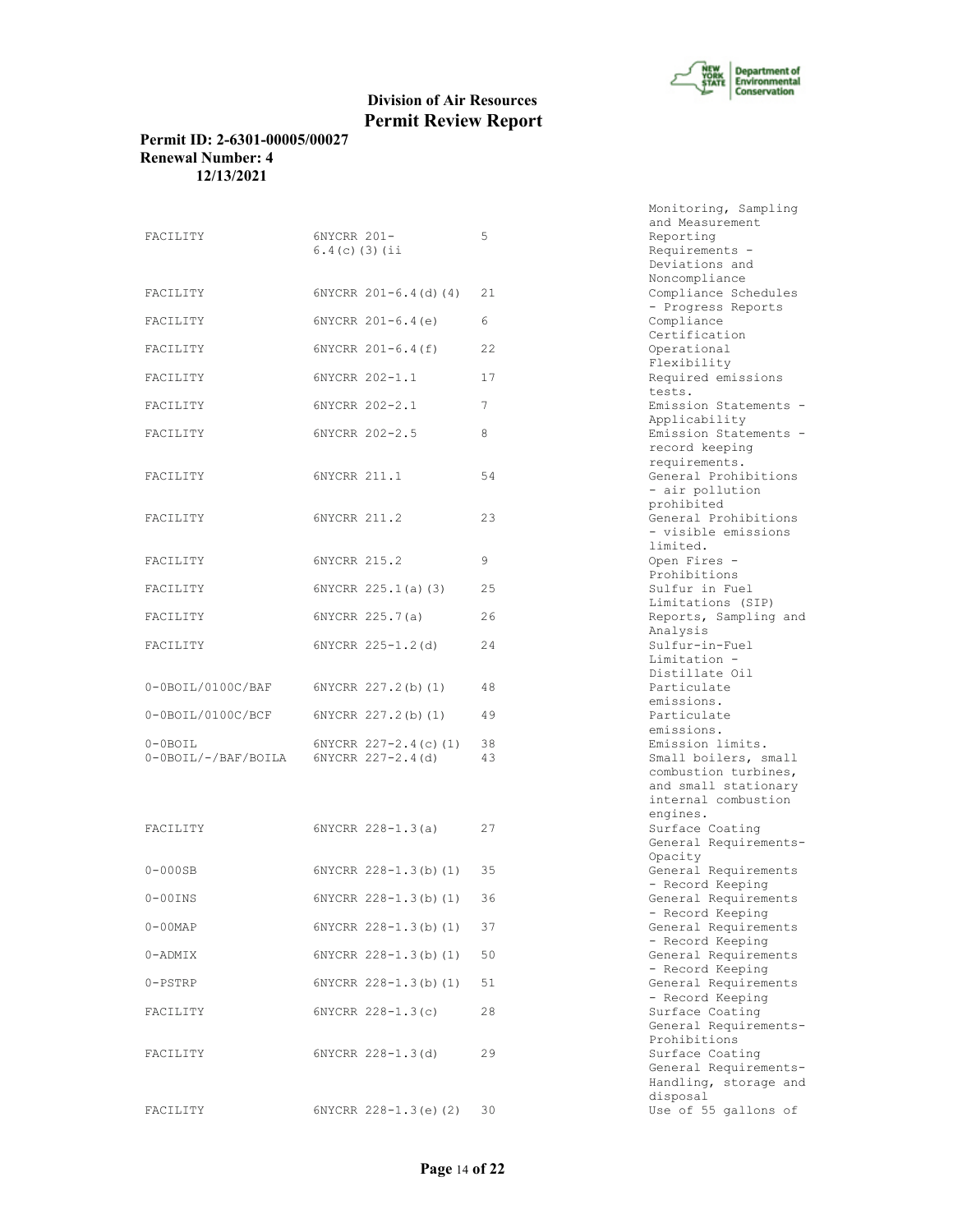

**Permit ID: 2-6301-00005/00027 Renewal Number: 4 12/13/2021**

FACILITY 6NYCRR 228-1.4(c)(3) 31

non-compliant coating<br>Wood finishing VOC limits (low VOC or high solids options)

### **Applicability Discussion:**

Mandatory Requirements: The following facility-wide regulations are included in all Title V permits:

#### ECL 19-0301

This section of the Environmental Conservation Law establishes the powers and duties assigned to the Department with regard to administering the air pollution control program for New York State.

#### 6 NYCRR 200.6

Acceptable ambient air quality - prohibits contravention of ambient air quality standards without mitigating measures

#### 6 NYCRR 200.7

Anyone owning or operating an air contamination source which is equipped with an emission control device must operate the control consistent with ordinary and necessary practices, standards and procedures, as per manufacturer's specifications and keep it in a satisfactory state of maintenance and repair so that it operates effectively

#### 6 NYCRR 201-1.4

This regulation specifies the actions and recordkeeping and reporting requirements for any violation of an applicable state enforceable emission standard that results from a necessary scheduled equipment maintenance, start-up, shutdown, malfunction or upset in the event that these are unavoidable.

#### 6 NYCRR 201-1.7

Requires the recycle and salvage of collected air contaminants where practical

#### 6 NYCRR 201-1.8

Prohibits the reintroduction of collected air contaminants to the outside air

#### 6 NYCRR 201-3.2 (a)

An owner and/or operator of an exempt emission source or unit may be required to certify that it operates within the specific criteria described in this Subpart. All required records must be maintained on-site for a period of 5 years and made available to department representatives upon request. In addition, department representatives must be granted access to any facility which contains exempt emission sources or units, during normal operating hours, for the purpose of determining compliance with this and any other state and federal air pollution control requirements, regulations, or law.

#### 6 NYCRR 201-3.3 (a)

The owner and/or operator of a trivial emission source or unit may be required to certify that it operates within the specific criteria described in this Subpart. All required records must be maintained on-site for a period of 5 years and made available to department representatives upon request. In addition, department representatives must be granted access to any facility which contains trivial emission sources or units subject to this Subpart, during normal operating hours, for the purpose of determining compliance with this and any other state and federal air pollution control requirements, regulations, or law.

#### 6 NYCRR Subpart 201-6

This regulation applies to those terms and conditions which are subject to Title V permitting. It establishes the applicability criteria for Title V permits, the information to be included in all Title V permit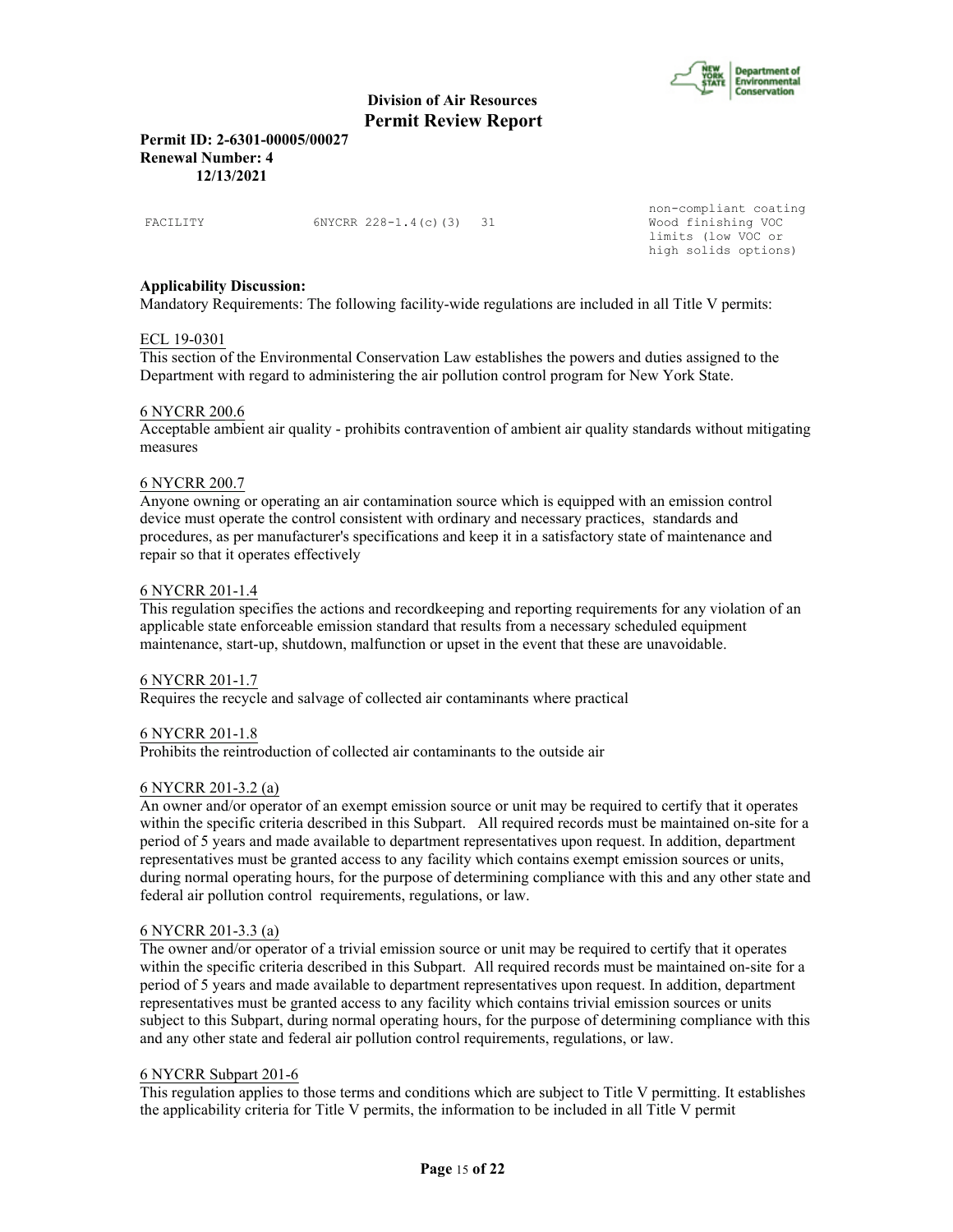

## **Permit ID: 2-6301-00005/00027 Renewal Number: 4 12/13/2021**

applications as well as the permit content and terms of permit issuance. This rule also specifies the compliance, monitoring, recordkeeping, reporting, fee, and procedural requirements that need to be met to obtain a Title V permit, modify the permit and demonstrate conformity with applicable requirements as listed in the Title V permit. For permitting purposes, this rule specifies the need to identify and describe all emission units, processes and products in the permit application as well as providing the Department the authority to include this and any other information that it deems necessary to determine the compliance status of the facility.

## 6 NYCRR 201-6.4 (a) (4)

This mandatory requirement applies to all Title V facilities. It requires the permittee to provide information that the Department may request in writing, within a reasonable time, in order to determine whether cause exists for modifying, revoking and reissuing, or terminating the permit or to determine compliance with the permit. The request may include copies of records required to be kept by the permit.

#### 6 NYCRR 201-6.4 (a) (7)

 This is a mandatory condition that requires the owner or operator of a facility subject to Title V requirements to pay all applicable fees associated with the emissions from their facility.

## 6 NYCRR 201-6.4 (a) (8)

This is a mandatory condition for all facilities subject to Title V requirements. It allows the Department to inspect the facility to determine compliance with this permit, including copying records, sampling and monitoring, as necessary.

### 6 NYCRR 201-6.4 (c)

This requirement specifies, in general terms, what information must be contained in any required compliance monitoring records and reports. This includes the date, time and place of any sampling, measurements and analyses; who performed the analyses; analytical techniques and methods used as well as any required QA/QC procedures; results of the analyses; the operating conditions at the time of sampling or measurement and the identification of any permit deviations. All such reports must also be certified by the designated responsible official of the facility.

#### 6 NYCRR 201-6.4 (c) (2)

This requirement specifies that all compliance monitoring and recordkeeping is to be conducted according to the terms and conditions of the permit and follow all QA requirements found in applicable regulations. It also requires monitoring records and supporting information to be retained for at least 5 years from the time of sampling, measurement, report or application. Support information is defined as including all calibration and maintenance records and all original strip-chart recordings for continuous monitoring instrumentation, and copies of all reports required by the permit.

#### 6 NYCRR 201-6.4 (c) (3) (ii)

This regulation specifies any reporting requirements incorporated into the permit must include provisions regarding the notification and reporting of permit deviations and incidences of noncompliance stating the probable cause of such deviations, and any corrective actions or preventive measures taken.

## 6 NYCRR 201-6.4 (d) (4)

This condition applies to every Title V facility subject to a compliance schedule. It requires that reports, detailing the status of progress on achieving compliance with emission standards, be submitted semiannually.

#### 6 NYCRR 201-6.4 (e)

Sets forth the general requirements for compliance certification content; specifies an annual submittal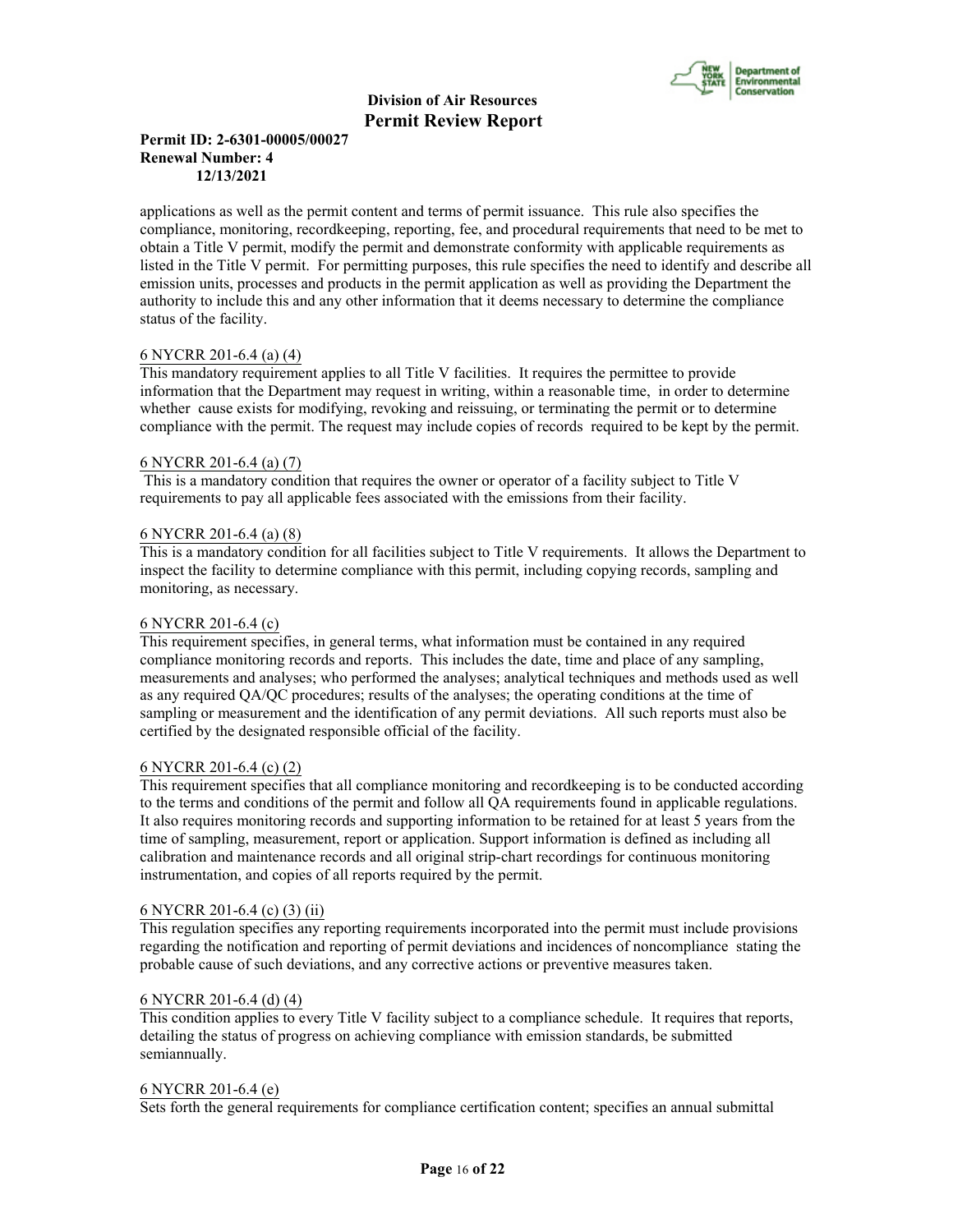

### **Permit ID: 2-6301-00005/00027 Renewal Number: 4 12/13/2021**

frequency; and identifies the EPA and appropriate regional office address where the reports are to be sent.

### 6 NYCRR 202-1.1

This regulation allows the department the discretion to require an emission test for the purpose of determining compliance. Furthermore, the cost of the test, including the preparation of the report are to be borne by the owner/operator of the source.

## 6 NYCRR 202-2.1

Requires that emission statements shall be submitted on or before April 15th each year for emissions of the previous calENDar year.

#### 6 NYCRR 202-2.5

This rule specifies that each facility required to submit an emission statement must retain a copy of the statement and supporting documentation for at least 5 years and must make the information available to department representatives.

#### 6 NYCRR 211.2

This regulation limits opacity from sources to less than or equal to 20 percent (six minute average) except for one continuous six-minute period per hour of not more than 57 percent opacity.

#### 6 NYCRR 215.2

Except as allowed by section 215.3 of 6 NYCRR Part 215, no person shall burn, cause, suffer, allow or permit the burning of any materials in an open fire.

## 40 CFR Part 68

This Part lists the regulated substances and there applicability thresholds and sets the requirements for stationary sources concerning the prevention of accidental releases of these substances.

#### 40 CFR Part 82, Subpart F

Subpart F requires the reduction of emissions of class I and class II refrigerants to the lowest achievable level during the service, maintenance, repair, and disposal of appliances in accordance with section 608 of the Clean Air Act AmENDments of 1990. This subpart applies to any person servicing, maintaining, or repairing appliances except for motor vehicle air conditioners. It also applies to persons disposing of appliances, including motor vehicle air conditioners, refrigerant reclaimers, appliance owners, and manufacturers of appliances and recycling and recovery equipment. Those individuals, operations, or activities affected by this rule, may be required to comply with specified disposal, recycling, or recovery practices, leak repair practices, recordkeeping and/or technician certification requirements.

#### **Facility Specific Requirements**

In addition to Title V, STEINWAY & SONS - QUEENS FACILITY has been determined to be subject to the following regulations:

## 40 CFR 60.42c (d)

This regulation requires that on or after the date on which the initial performance test is completed or required to be completed under section 60.8 of 40 CFR 60 Subpart A, no owner or operator of an affected facility that combusts oil, shall combust oil with a sulfur content in excess of 0.5 percent by weight.

#### 40 CFR 60.48c (a)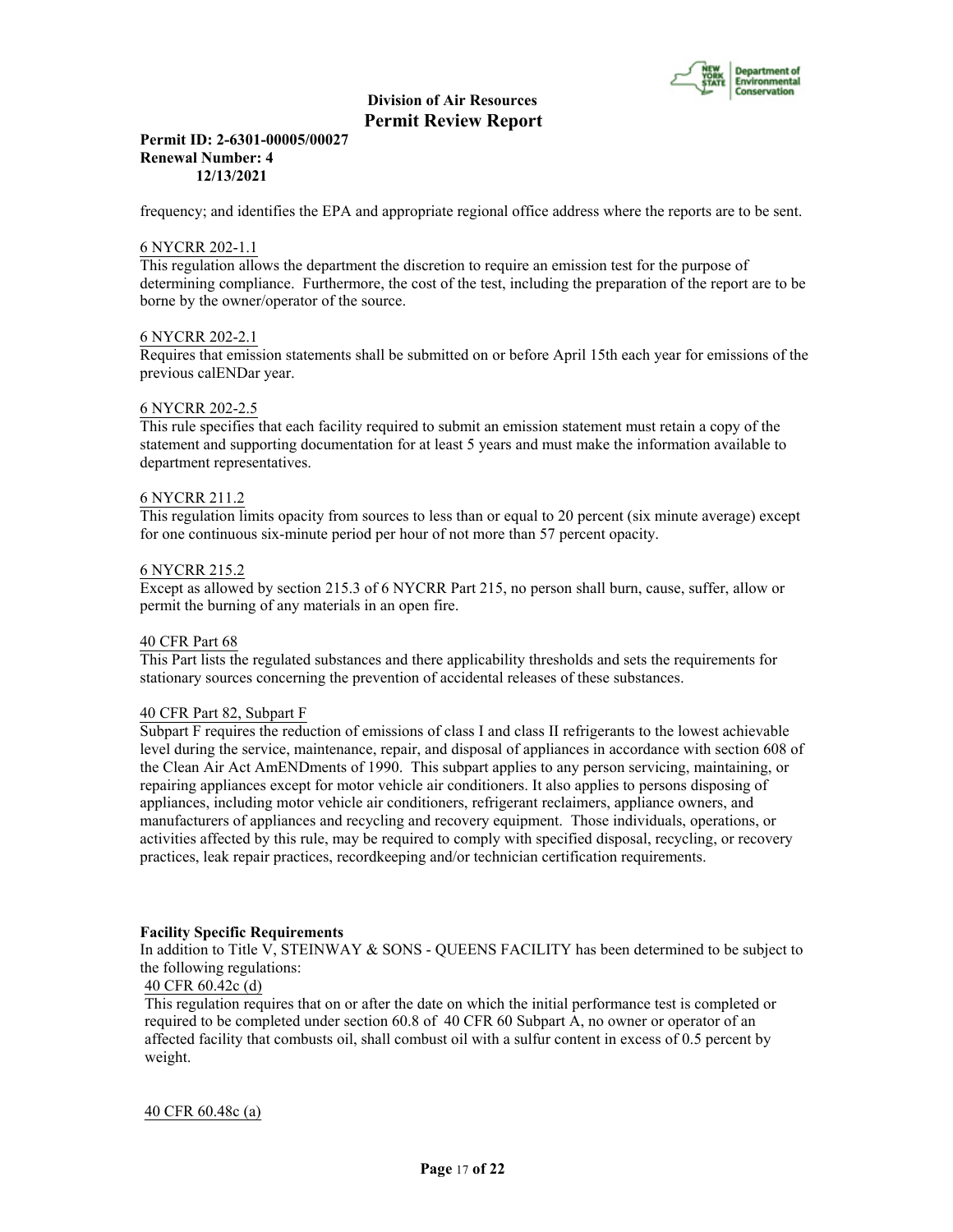

## **Permit ID: 2-6301-00005/00027 Renewal Number: 4 12/13/2021**

This regulation requires the owner and operator of each affected facility to submit notification of the date of construction or reconstruction, anticipated startup, and actual startup of the facility. The notification must include the following information:

(1) The design heat input capacity of the affected facility and identification of fuels to be combusted in the affected facility.

(2) If applicable, a copy of any Federally enforceable requirement that limits the annual capacity factor for any fuel or mixture of fuels under 40 CFR 60.42c., or 40 CFR 60.43c.

(3) The annual capacity factor at which the owner or operator anticipates operating the affected facility based on all fuels fired and based on each individual fuel fired.

## 40 CFR 60.48c (d)

This regulation requires the owner or operator of the facility subject to the  $SO_2$  emission limits, fuel oil sulfur limits, or percent reduction requiremnts under §60.42c, to submit semi-annual reports to the EPA

## 40 CFR 60.48c (f) (1)

Fuel supplier certifications for distillate oil shall include the name of the oil supplier and a statement from the oil supplier that the oil complies with the specification under the definition of distillate oil in 40 CFR 60-Dc.41c

#### 40 CFR 60.48c (g)

The owner or operator of each affected facility shall record and maintain records of the amount of each fuel combusted during each day.

#### 40 CFR 60.48c (i)

This regulation requires the source owner or operator to retain all records for a minimum of two years for compliance with the NSPS. This does not supercede any requirement that is more stringent, including the Title V requirement to maintain records for for a minimum of 5 years.

## 40 CFR 63.11205 (a)

This condition states that the owner or operator of an industrial, commercial, or institutional boiler must use good air pollution control practices.

#### 6 NYCRR 201-6.4 (f)

This section describes the potential for certain operational changes to be made by the facility owner or operator without first obtaining a permit modification. Changes made pursuant to this provision must meet all of the criteria described in this section to qualify for consideration as operational flexibility. The Department reserves the right to require the facility owner or operator to obtain a permit modification prior to making any changes at the facility pursuant to this section.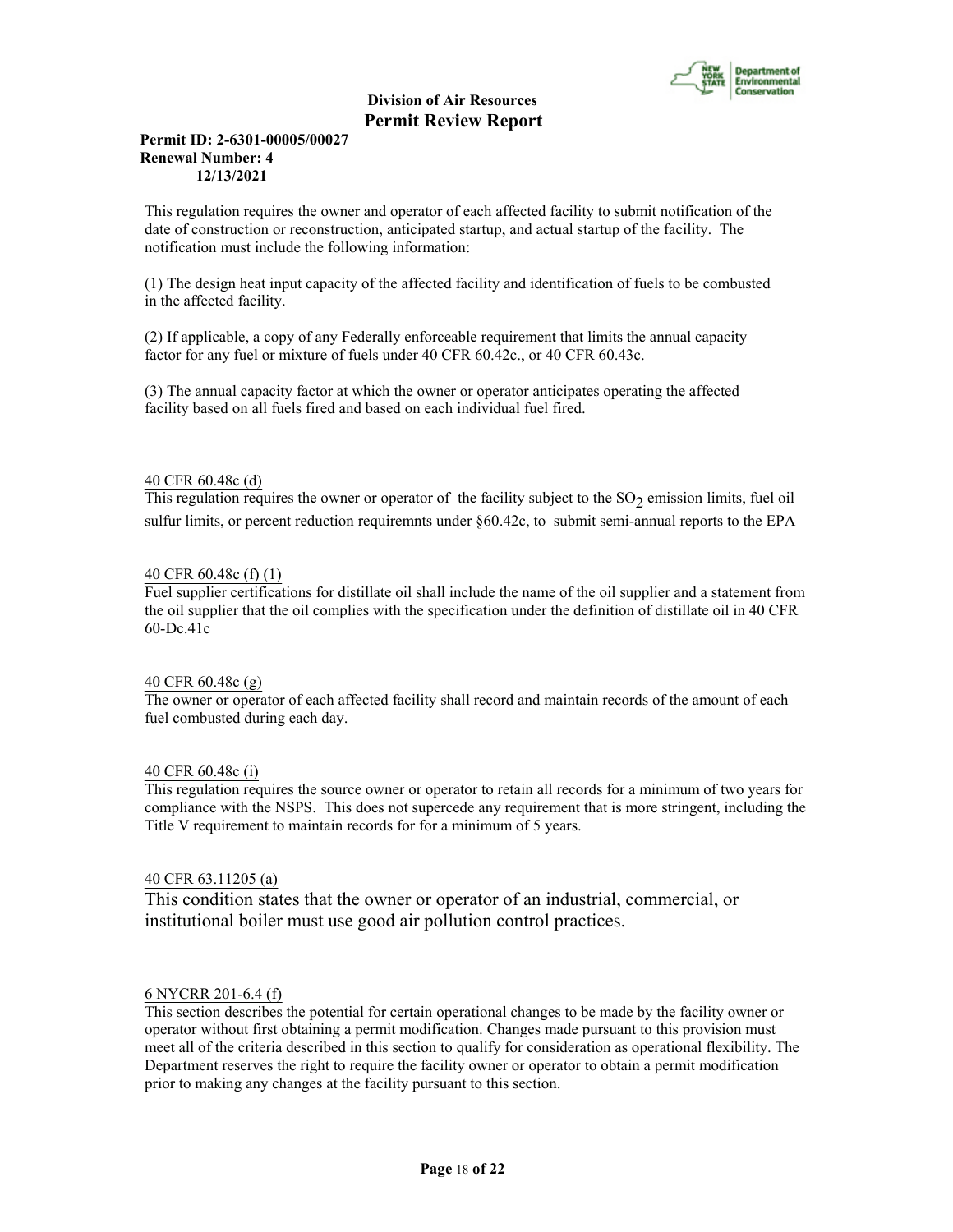

**Permit ID: 2-6301-00005/00027 Renewal Number: 4 12/13/2021**

### 6 NYCRR 211.1

This regulation requires that no person shall cause or allow emissions of air contaminants to the outdoor atmosphere of such quantity, characteristic or duration which are injurious to human, plant or animal life or to property, or which unreasonably interfere with the comfortable enjoyment of life or property.

## 6 NYCRR 225.1 (a) (3)

This regulation limits the amount of sulfur that can be in fuel burned at a stationary source. It references Table 1 of the 1979 version of the sulfur in fuel limitations expressed in terms of percent by weight for fuel oil and pounds per million Btu gross heat content for solid fuel. **NOTE: This citation has been replaced by requirements cited under 225-1.2(a)(2) and is no longer part of current State regulations, however, it remains part of New York State's approved State Implementation Plan (SIP).**

## 6 NYCRR 225.7 (a)

The commissioner may require an owner of an air contamination source to retain for up to three years, and to submit to him, fuel analyses, information on the quantity of fuel received, burned or sold, and results of stack sampling, stack monitoring and other procedures to ensure compliance with the provisions of the Part. **NOTE: This citation has been replaced by requirements cited under 225-1.8(a) and is no longer a part of current State regulations, however, it remains as part of New York State's approved State Implementation Plan (SIP).**

## 6 NYCRR 225-1.2 (d)

This subdivision sets the sulfur-in-fuel limitation for distillate oil fired emission sources throughout the State.

#### 6 NYCRR 227.2 (b) (1)

This regulation is from the 1972 version of Part 227 and still remains as part of New York's SIP. The rule establishes a particulate limit of 0.10 lbs/mmBtu based on a 2 hour average emission for any oil fired stationary combustion installation.

#### 6 NYCRR 227-2.4 (c) (1)

Presumptive NOx RACT emission limits for mid-size boilers.

## 6 NYCRR 227-2.4 (d)

This section includes NOx RACT requirements for small boilers, small combustion turbines, and small stationary internal combustion engines.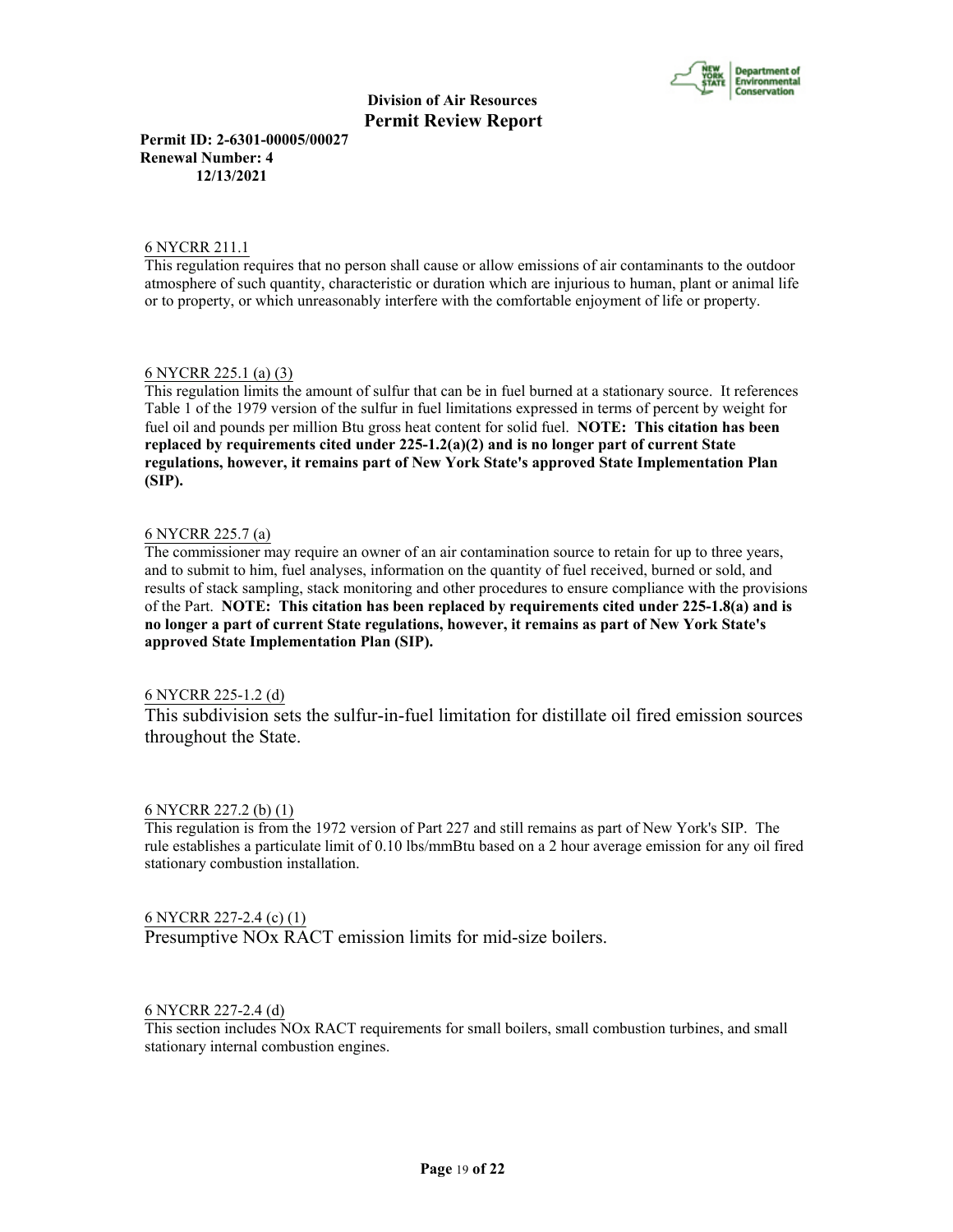

**Permit ID: 2-6301-00005/00027 Renewal Number: 4 12/13/2021**

## 6 NYCRR 228-1.3 (a)

This citation prohibits owners or operators of emission sources from allowing emissions to the outdoor atmosphere, which reduce the visibility through the atmosphere by 20 percent or greater for any consecutive six-minute period.

## 6 NYCRR 228-1.3 (b) (1)

This regulation requires the facility owner or operator to maintain a certification from the coating manufacturer that contains the information used to determine the as-applied volatile organic compound content of the coating. In addition, the facility owner or operator is required to maintain records of other information used to determine compliance with Part 228-1.

## 6 NYCRR 228-1.3 (c)

This citation prohibits anyone from facilitating in any way the use of a coating in violation of these regulations.

## 6 NYCRR 228-1.3 (d)

This citation directs the owners or operators of coating operations to minimize the emissions of volatile organic compounds to the atmosphere by properly handling, storing and disposing of coatings containing volatile organic compounds.

## 6 NYCRR 228-1.3 (e) (2)

This citation allows any facility to use up to 55 gallons of coatings (facility wide) on a 12 month rolling total basis which does not comply with the VOC content limits required by the regulation.

## 6 NYCRR 228-1.4 (c) (3)

The VOC content of the wood coatings are limited under this citation.

**Compliance Certification Summary of monitoring activities at STEINWAY & SONS - QUEENS FACILITY:**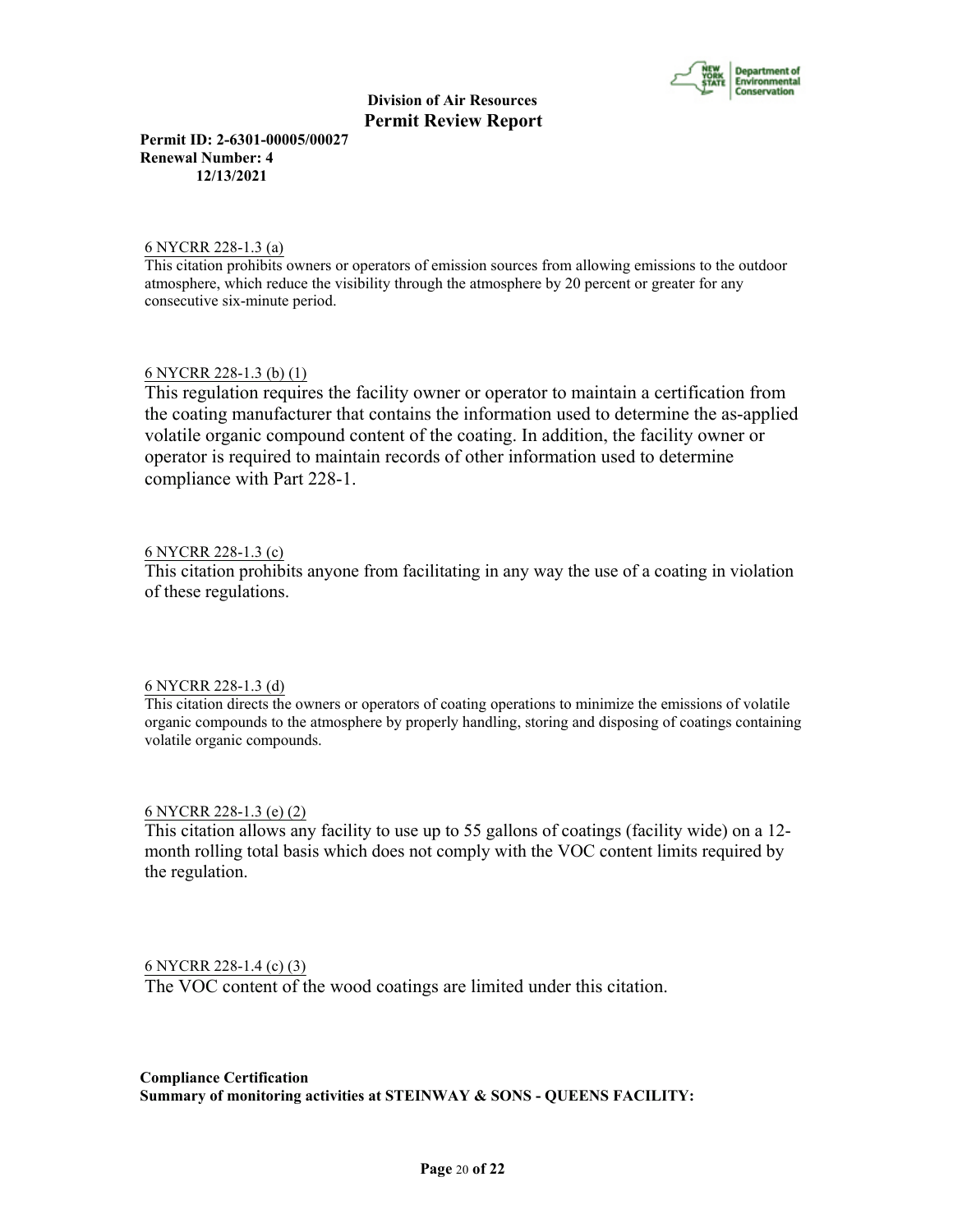

**Permit ID: 2-6301-00005/00027 Renewal Number: 4 12/13/2021**

| Location<br>Facility/EU/EP/Process/ES | Cond No.       | <b>Type of Monitoring</b>                          |
|---------------------------------------|----------------|----------------------------------------------------|
|                                       |                |                                                    |
| $0-0$ BOIL                            | 39             | work practice involving specific operations        |
| $0-0$ BOIL                            | 40             | record keeping/maintenance procedures              |
| 0-0BOIL/-/BAF/BOILA                   | 44             | record keeping/maintenance procedures              |
| 0-0BOIL/-/BCF/BOILC                   | 46             | record keeping/maintenance procedures              |
| $0 - 0$ BOTL                          | 41             | record keeping/maintenance procedures              |
| $0 - 0$ BOTL                          | 42             | record keeping/maintenance procedures              |
| 0-0BOIL/-/BAF/BOILA                   | 45             | record keeping/maintenance procedures              |
| 0-0BOIL/-/BCF/BOILC                   | 47             | record keeping/maintenance procedures              |
| <b>FACTLITY</b>                       | 5              | record keeping/maintenance procedures              |
| FACILITY                              | 6              | record keeping/maintenance procedures              |
| <b>FACTLITY</b>                       | $\overline{7}$ | record keeping/maintenance procedures              |
| <b>FACTLITY</b>                       | 25             | work practice involving specific operations        |
| <b>FACTLITY</b>                       | 2.6            | record keeping/maintenance procedures              |
| <b>FACTLITY</b>                       | 2.4            | work practice involving specific operations        |
| $0-0$ BOIL/0100C/BAF                  | 48             | intermittent emission testing                      |
| 0-0BOIL/0100C/BCF                     | 49             | intermittent emission testing                      |
| $0 - 0$ BOTL                          | 38             | intermittent emission testing                      |
| 0-0BOIL/-/BAF/BOILA                   | 43             | record keeping/maintenance procedures              |
| FACILITY                              | 2.7            | monitoring of process or control device parameters |
|                                       |                | as surrogate                                       |
| $0-000$ SB                            | 35             | record keeping/maintenance procedures              |
| $0-00$ INS                            | 36             | record keeping/maintenance procedures              |
| $0 - 00$ MAP                          | 37             | record keeping/maintenance procedures              |
| $0 - ADMIX$                           | 50             | record keeping/maintenance procedures              |
| $0 - PSTRP$                           | 51             | record keeping/maintenance procedures              |
| FACILITY                              | 29             | record keeping/maintenance procedures              |
| FACILITY                              | 30             | work practice involving specific operations        |
| FACILITY                              | 31             | record keeping/maintenance procedures              |
|                                       |                |                                                    |

----

#### **Basis for Monitoring**

NYCRR Part  $201-6.4(c)(3)(ii)$ : This condition specifies the semi annual reporting requirements for the submittal of any required monitoring reports and the notification and reporting of permit deviations and noncompliance, stating the probable cause of such deviations, and any corrective actions or preventive measures taken.

6NYCRR Part 201-6.4(e): This condition requires the facility to submit an annual compliance certification, to include all permit conditions subject to this certification and report to DEC and EPA whether the facility is in continuous compliance or not with these permit conditions. 6NYCRR Part 202-2.1: This condition requires the owner or operator to submit to DEC by April 15each year the emissions of the previous calendar year.

6 NYCRR 225-1.2(d): This monitoring condition specifies the sulfur content limitation in the  $\#2$ fuel oil condition specifies the semiannual reporting requirements for the submittal of any required monitoring reports and the notification and reporting of permit deviations and noncompliance, stating the probable cause of such deviations, and any corrective actions or preventive measures taken.